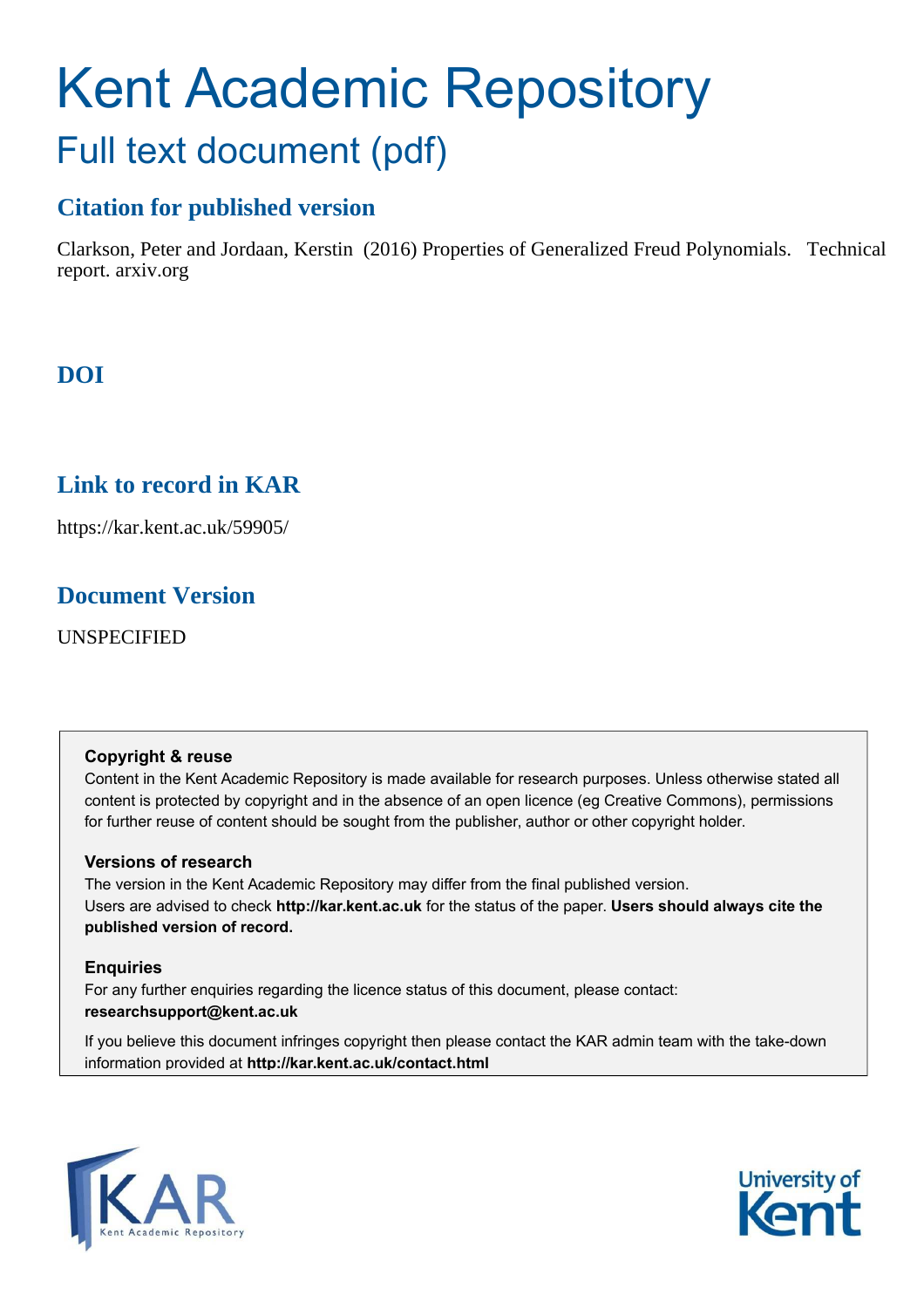## Properties of Generalized Freud Polynomials

Peter A. Clarkson<sup>1</sup> and Kerstin Jordaan<sup>2</sup>

<sup>1</sup> School of Mathematics, Statistics and Actuarial Science, University of Kent, Canterbury, CT2 7NF, UK P.A.Clarkson@kent.ac.uk

<sup>2</sup> Department of Mathematics and Applied Mathematics, University of Pretoria, Pretoria, 0002, South Africa kerstin.jordaan@up.ac.za

June 21, 2016

#### Abstract

We consider the semi-classical generalized Freud weight function

 $w_{\lambda}(x;t) = |x|^{2\lambda+1} \exp(-x^4 + tx^2)$  $x \in \mathbb{R}$ ,

with  $\lambda > -1$  and  $t \in \mathbb{R}$  parameters. We analyze the asymptotic behavior of the sequences of monic polynomials that are orthogonal with respect to  $w_\lambda(x;t)$ , as well as the asymptotic behavior of the recurrence coefficient, when the degree, or alternatively, the parameter t, tend to infinity. We also investigate existence and uniqueness of positive solutions of the nonlinear difference equation satisfied by the recurrence coefficients and prove properties of the zeros of the generalized Freud polynomials.

#### 1 Introduction

The study of polynomials orthogonal on unbounded intervals with respect to general exponential-type weights  $\exp\{-Q(x)\}\$ , with  $Q(x)$  a polynomial or of the form  $Q(x) = |x|^{\alpha}$ , with  $\alpha \in \mathbb{N}$ , began with Géza Freud in the 1960's (for details see [16, 17, 46, 47] as well as the monographs by Levin and Lubinsky [29] and Mhaskar [41]). Earlier Freud [17, 18] investigated the asymptotic behavior of the recurrence coefficients for special classes of weights by a technique giving rise to an infinite system of nonlinear equations called Freud equations for these coefficients, cf. [37, 38]. If the monic orthogonal polynomials  $\{p_n(x)\}_{n=0}^{\infty}$  satisfying the three-term recurrence relation

$$
p_{n+1}(x) = xp_n(x) - \beta_n p_{n-1}(x),
$$
\n(1.1)

with  $p_{-1}(x) = 0$  and  $p_0(x) = 1$ , are related to the weight  $w(x) = \exp(-x^4)$  on the whole real line, then the Freud equations are reduced to (cf. [4, 18, 28, 36, 44, 45, 47])

$$
4\beta_n \left(\beta_{n-1} + \beta_n + \beta_{n+1}\right) = n,\tag{1.2a}
$$

with initial conditions

$$
\beta_0 = 0, \quad \beta_1 = \frac{\int_{-\infty}^{\infty} x^2 \exp(-x^4) \, dx}{\int_{-\infty}^{\infty} \exp(-x^4) \, dx} = \frac{\Gamma(\frac{3}{4})}{\Gamma(\frac{1}{4})}.
$$
\n(1.2b)

We remark that equation (1.2a) was first derived by Shohat [52, equation (39), p. 407]. Nevai [45] proved that there is a unique positive solution to the problem (1.2).

Freud [17], via the Freud equations, conjectured that the asymptotic behavior of recurrence coefficients  $\beta_n$  in the recurrence relation (1.1) satisfied by the polynomials  $\{p_n(x)\}_{n=0}^{\infty}$  orthogonal with respect to the weight

$$
w(x) = |x|^\lambda \exp(-|x|^m), \qquad m \in \mathbb{N}, \tag{1.3}
$$

with  $\lambda > -1$ , could be described by

$$
\lim_{n \to \infty} \frac{\beta_n}{n^{2/m}} = \left[ \frac{\Gamma(\frac{1}{2}m)\Gamma(1 + \frac{1}{2}m)}{\Gamma(m+1)} \right]^{2/m}.
$$
\n(1.4)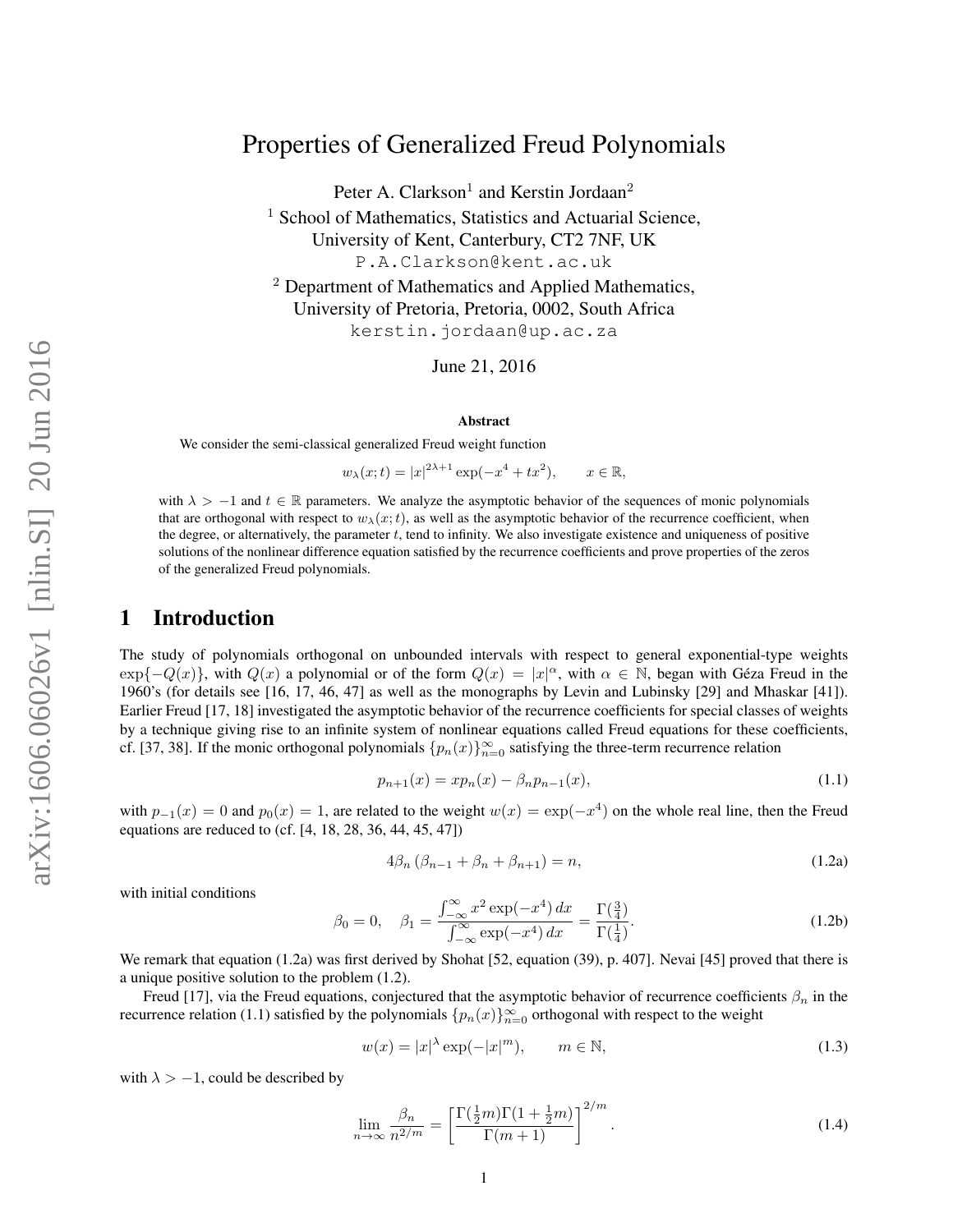We note that Freud [17] proved the result for orthonormal polynomials whilst (1.4) is for monic orthogonal polynomials. Freud showed that if the limit exists for  $m \in 2\mathbb{Z}$ , then it is equal to the expression in (1.4) but could only prove the existence of the limit (1.4) for  $m = 2, 4, 6$ . Significant progress in the study of orthogonal polynomials associated with Freud weights was made when Magnus [36] proved the validity of Freud's conjecture for the recurrence coefficients when  $m$  is an even positive integer and weight

$$
w(x) = \exp\{-Q(x)\},
$$
 (1.5)

where  $Q(x)$  is an even degree polynomial with positive leading coefficient. A more general proof of Freud's conjecture of the recursion coefficients for exponential weights is due to Lubinsky, Mhaskar, and Saff [35], see also [11, 16, 17, 47].

Bauldry, Máté, and Nevai [4] showed that the convergent solutions of a system of smooth recurrence equations, whose Jacobian matrix satisfies a certain non-unimodularity condition, can be approximated by asymptotic expansions and they provide an application to approximate the recurrence coefficients associated with polynomials orthogonal with respect to the weight (1.5), where  $Q(x)$  is an even degree polynomial with positive leading coefficient. Further, Bauldry and Zaslavsky obtained asymptotic expansions for the recurrence coefficients of a larger class of orthogonal polynomials with exponential-type weights, cf. [40, Theorem 1, p. 496] and [4, Theorem 5.1, p. 223].

In a more general setting, a function of the form  $(1.5)$  is called a *Freud-type weight* if  $Q(x)$  is an even, non-negative and continuous real valued function defined on the real line that satisfies certain conditions involving its derivatives of first and second order. Orthogonal polynomials with Freud-type weights as well as generalisations of the weight (1.5) in the form

$$
w_{\gamma}(x) = |x|^{\gamma} \exp\{-Q(x)\},\tag{1.6}
$$

for  $\gamma > -1$ , were studied by Levin and Lubinsky [29]. Lubinsky [34], see also [32, 33], explores various types of asymptotics for polynomials orthogonal on finite and unbounded intervals, which includes a special treatment of polynomials in the Freud class. Levin and Lubinsky [29, 30] obtained many interesting properties of polynomials orthogonal with respect to the weight function (1.6) on the interval [0, k), where  $k \leq \infty$ , including infinite-finite range inequalities, estimates for the Christoffel function, estimates for the largest zero, estimates for the spacing between zeros, estimates for the weighted orthogonal polynomials and estimates for the derivatives of the orthogonal polynomials.

Kasuga and Sakai [26] also considered generalized Freud-type weights of the form (1.6). Their results are similar to those for the Freud weight (1.5) obtained by Levin and Lubinsky [29]. They also show that the zeros of the generalized Freud polynomials can be used to construct higher order Hermite-Fejer interpolation polynomials, which have their own applications in approximation theory [27]. Damelin [11] used Freud equations to obtain the main term in the asymptotic expansion of the recurrence coefficients associated with orthogonal polynomials with respect to the weight (1.6). The asymptotics of zeros of polynomials orthogonal with respect to the weight (1.6) were also derived by Kriecherbauer and McLaughlin [28]. Wong and Zhang [56] discuss the asymptotics of polynomials orthogonal with respect to the weight (1.6) when  $Q(x)$  is an even polynomial of degree  $2m$ .

Wong and Zhao [55] found several asymptotic results for semi-classical orthogonal polynomials via a Riemann-Hilbert approach and applied these to prove the universality of the local distribution of eigenvalues in the matrix model with the double-well quartic interaction in the presence of two cuts, see also the references in [5].

Magnus [37] discusses the nonlinear discrete equation satisfied by the recurrence coefficients in the three-term recurrence relations for polynomials orthogonal with respect to exponential weights (1.5) and he found the relation of such equations to discrete equations for potentials such as  $Q(x) = x^4$  and  $Q(x) = x^6$ . Magnus [38] showed that the coefficients in the three-term recurrence relation for the Freud weight [17]

$$
w(x; t) = \exp(-x^4 + tx^2), \qquad x \in \mathbb{R},
$$
\n(1.7)

with  $t \in \mathbb{R}$  a parameter, can be expressed in terms of simultaneous solutions,  $q_n$ , of the discrete equation

$$
q_n(q_{n-1} + q_n + q_{n+1}) + 2tq_n = n,
$$
\n(1.8)

which is discrete  $P_1(dP_1)$  – see equation (1.13) below for a more general version – as earlier shown by Bonan and Nevai [6, p. 135], and the fourth Painlevé equation  $(P_{IV})$ 

$$
\frac{d^2q}{dz^2} = \frac{1}{2q} \left(\frac{dq}{dz}\right)^2 + \frac{3}{2}q^3 + 4zq^2 + 2(z^2 - A)q + \frac{B}{q},\tag{1.9}
$$

where  $A = -\frac{1}{2}n$  and  $B = -\frac{1}{2}n^2$ , with  $n \in \mathbb{Z}^+$ . This connection between between the recurrence coefficients for the Freud weight  $(1.7)$  and simultaneous solutions of  $(1.8)$  and  $(1.9)$  is due to Kitaev, see also [14, 15]. Subsequently,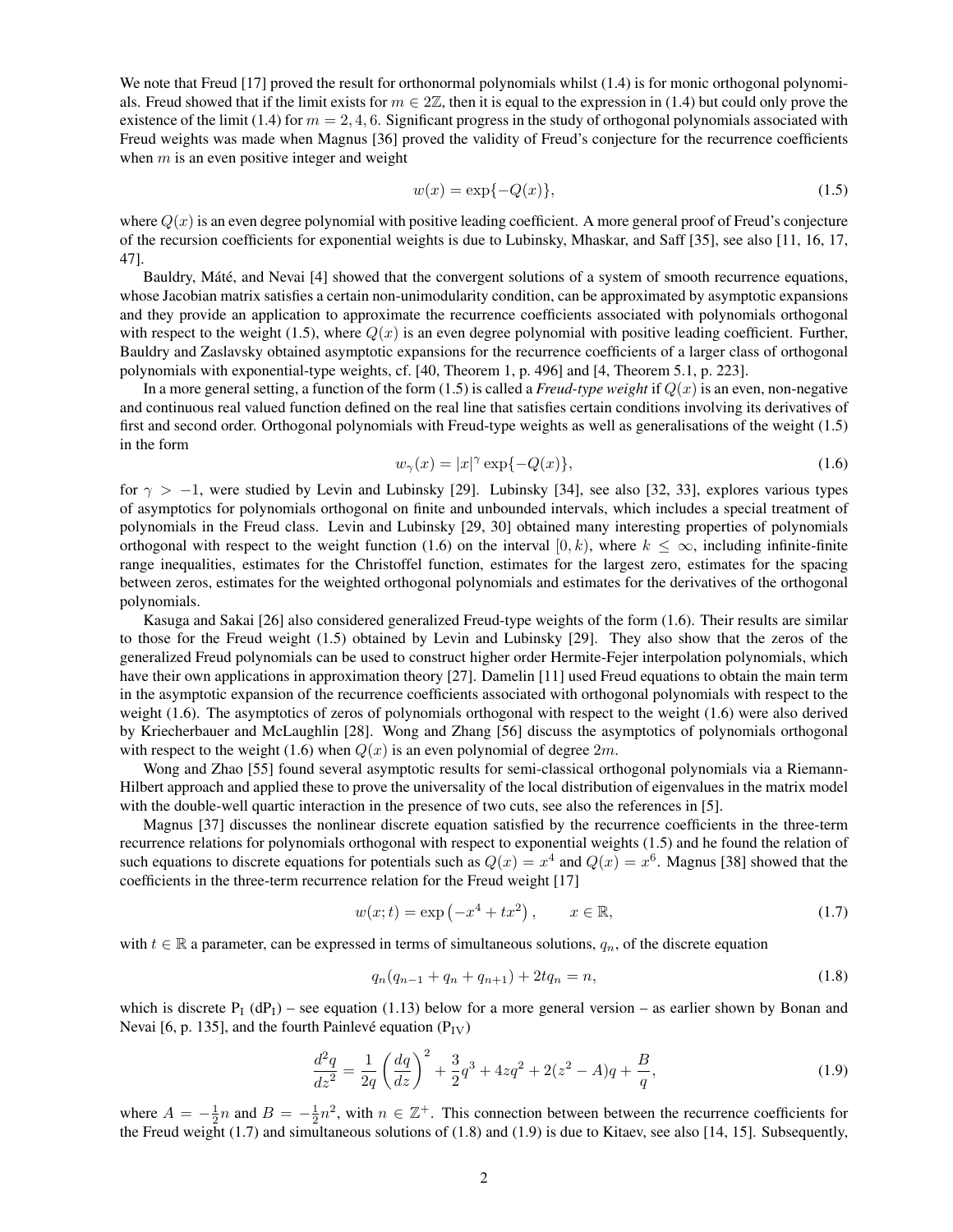this relation was studied by Bassom, Clarkson, and Hicks [3], who wrote tables of simultaneous solutions of  $P_{IV}$  (1.9) and  $dP_1$  (1.8) in terms of parabolic cylinder functions, and later by Grammaticos and Ramani [19]. This relationship between solutions of  $P_{IV}$  (1.9) and dP<sub>I</sub> (1.8) is reflected in the striking similarity of the results for  $P_{IV}$  (1.9) in [3, 43, 50] and those for dP<sub>I</sub> (1.8) in [19]. Bonan and Nevai [6] prove that there is a unique positive solution of the discrete equation (1.8) with initial conditions

$$
\beta_0 = 0,
$$
  $\beta_1 = \frac{\int_{-\infty}^{\infty} x^2 \exp(-x^4 + tx^2) dx}{\int_{-\infty}^{\infty} \exp(-x^4 + tx^2) dx}.$ 

In [10], we considered the *generalized Freud weight*

$$
w_{\lambda}(x;t) = |x|^{2\lambda + 1} \exp(-x^4 + tx^2), \qquad x \in \mathbb{R},
$$
\n(1.10)

with  $\lambda > -1$  and  $t \in \mathbb{R}$  parameters and gave explicit expressions for the moments of this weight (1.10). The first moment is

$$
\mu_0(t;\lambda) = \int_{-\infty}^{\infty} |x|^{2\lambda+1} \exp\left(-x^4 + tx^2\right) \, dx = \frac{\Gamma(\lambda+1)}{2^{(\lambda+1)/2}} \exp\left(\frac{1}{8}t^2\right) D_{-\lambda-1}\left(-\frac{1}{2}\sqrt{2}\,t\right),\tag{1.11}
$$

where  $D_v(\xi)$  is the parabolic cylinder function with integral representation, cf. [49, §12.5(i)]

$$
D_{\nu}(\xi) = \frac{\exp(-\frac{1}{4}\xi^2)}{\Gamma(-\nu)} \int_0^{\infty} s^{-\nu - 1} \exp(-\frac{1}{2}s^2 - \xi s) ds, \quad \text{Re}(\nu) < 0,
$$

and the higher moments are

$$
\mu_{2n}(t; \lambda) = \int_{-\infty}^{\infty} x^{2n} |x|^{2\lambda + 1} \exp(-x^4 + tx^2) dx \equiv \mu_0(t; \lambda + n),
$$
  

$$
\mu_{2n-1}(t; \lambda) = \int_{-\infty}^{\infty} x^{2n-1} |x|^{2\lambda + 1} \exp(-x^4 + tx^2) dx = 0,
$$

for  $n \geq 1$ . The weight function (1.10) is (weakly) differentiable on the non-compact support R and satisfies the distributional equation, known as Pearson equation (see [54]),

$$
\frac{d}{dx}\ln w_{\lambda}(x;t) = \frac{B(x) - A'(x)}{A(x)} = -4x^3 + 2tx + \frac{2\lambda + 1}{x},
$$

with  $A(x)$  and  $B(x)$  polynomials of minimal degree, so

$$
A(x) = x, \quad B(x) = -4x^4 + 2tx^2 + 2\lambda + 3.
$$

Since  $deg(A) = 1$  and  $deg(B) = 4$ , the polynomial sequence  $\{S_n(x;t)\}_{n=0}^{\infty}$ , representing the sequence of monic polynomials orthogonal with respect to (1.10), is said to constitute a family of *semi-classical orthogonal polynomials* [9, 20, 22, 21, 39].

Monic orthogonal polynomials with respect to the symmetric weight (1.10) satisfy the three-term recurrence relation

$$
xS_n(x;t) = S_{n+1}(x;t) + \beta_n(t;\lambda)S_{n-1}(x;t)
$$
\n(1.12)

where  $\beta_n(t; \lambda) > 0$ ,  $S_{-1}(x; t) = 0$ ,  $S_0(x; t) = 1$ ,  $\beta_0(t; \lambda) = 0$  and

$$
\beta_1(t;\lambda) = \frac{\mu_2(t;\lambda)}{\mu_0(t;\lambda)} = \frac{\int_{-\infty}^{\infty} x^2 |x|^{2\lambda+1} \exp\left(-x^4 + tx^2\right) dx}{\int_{-\infty}^{\infty} |x|^{2\lambda+1} \exp\left(-x^4 + tx^2\right) dx} = \frac{1}{2}t + \frac{1}{2}\sqrt{2} \frac{D_{-\lambda}\left(-\frac{1}{2}\sqrt{2}t\right)}{D_{-\lambda-1}\left(-\frac{1}{2}\sqrt{2}t\right)},
$$

see  $\S2$  for further details. Several sequences of monic orthogonal polynomials related to the weight (1.10) and its extensions have been studied in the literature. For instance, for  $t = 0$ ,  $\lambda = -\frac{1}{2}$ , the asymptotic and analytic properties of the corresponding orthogonal polynomials were studied in [45].

The recurrence coefficients in the three-term recurrence relations associated with semi-classical orthogonal polynomials can often be expressed in terms of solutions of the Painlevé equations and associated discrete Painlevé equations. As shown in [10], the recurrence coefficients  $\beta_n(t; \lambda)$  in the three term recurrence relation (1.12) are related to solutions of  $P_{IV}$  (1.9) and satisfy the equation

$$
\frac{d^2\beta_n}{dt^2} = \frac{1}{2\beta_n} \left(\frac{d\beta_n}{dt}\right)^2 + \frac{3}{2}\beta_n^3 - t\beta_n^2 + \left(\frac{1}{8}t^2 - \frac{1}{2}A_n\right)\beta_n + \frac{B_n}{16\beta_n},
$$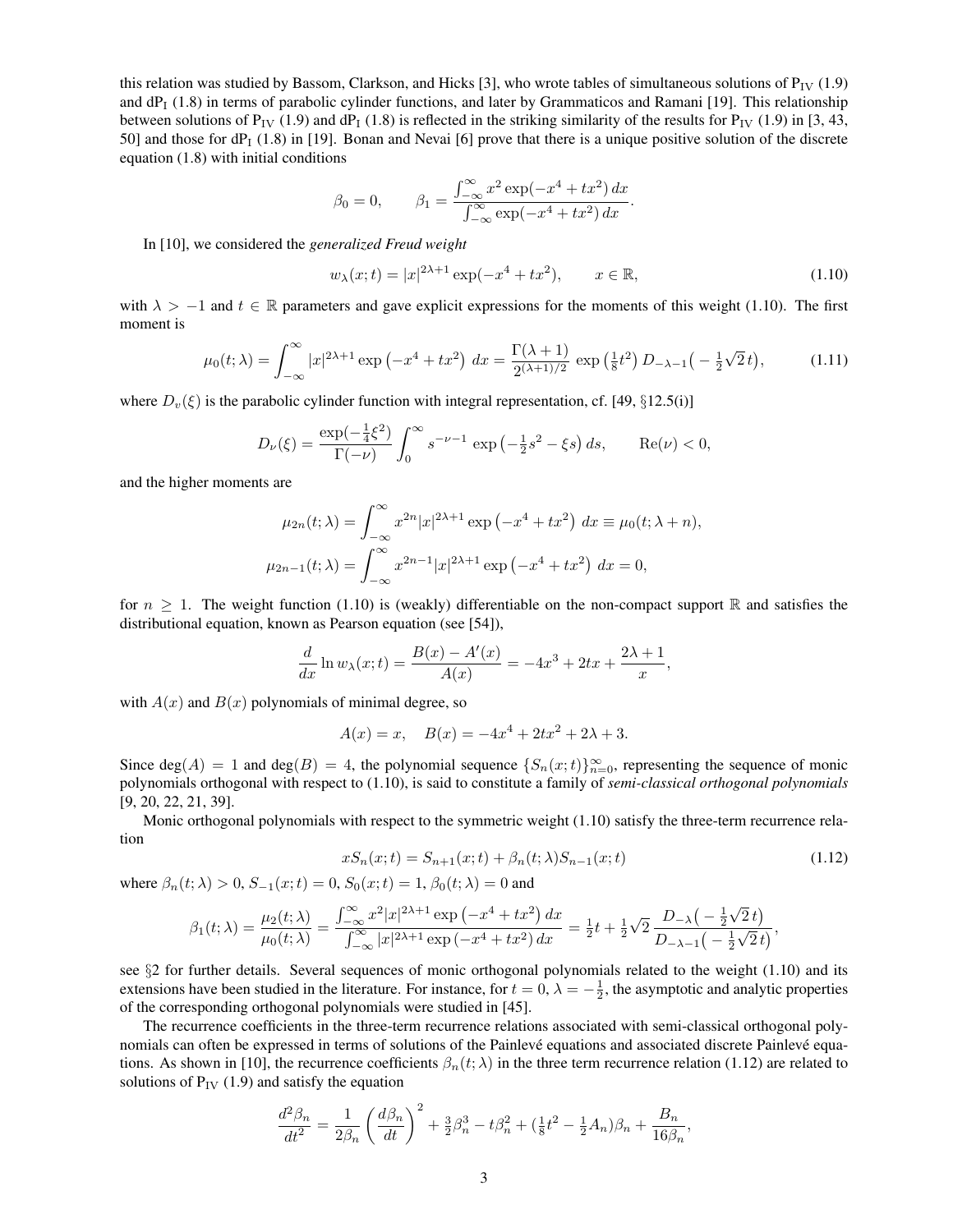where the parameters  $A_n$  and  $B_n$  are given by

$$
\begin{pmatrix} A_{2n} \\ B_{2n} \end{pmatrix} = \begin{pmatrix} -2\lambda - n - 1 \\ -2n^2 \end{pmatrix}, \qquad \begin{pmatrix} A_{2n+1} \\ B_{2n+1} \end{pmatrix} = \begin{pmatrix} \lambda - n \\ -2(\lambda + n + 1)^2 \end{pmatrix}
$$

as well as the nonlinear discrete equation

$$
4\beta_n \left( \beta_{n-1} + \beta_n + \beta_{n+1} - \frac{1}{2}t \right) = n + (2\lambda + 1)\Delta_n, \tag{1.13}
$$

where  $\Delta_n := \frac{1}{2}[1 - (-1)^n]$ , which is the general discrete P<sub>I</sub> (dP<sub>I</sub>). We remark that the nonlinear discrete equation  $(1.13)$  appears in the paper by Freud [17, equation (23), p. 5]; see also [1,  $\S2$ ] for a historical review of the origin and study of equation (1.13).

The moments of certain semi-classical weights provide the link between the weight and the associated Painlevé equation as shown in [9]. In [10] this was used to obtain the explicit expressions for the recurrence coefficients  $\beta_n(t;\lambda)$ in the three term recurrence relation (1.12) given by

$$
\beta_{2n}(t;\lambda) = \frac{d}{dt} \ln \frac{\tau_n(t;\lambda+1)}{\tau_n(t;\lambda)}, \qquad \beta_{2n+1}(t;\lambda) = \frac{d}{dt} \ln \frac{\tau_{n+1}(t;\lambda)}{\tau_n(t;\lambda+1)},
$$
\n(1.14)

for  $n \geq 0$ , where  $\tau_n(t; \lambda)$  is the Hankel determinant given by

$$
\tau_n(t;\lambda) = \det \left[ \frac{d^{j+k}}{dt^{j+k}} \mu_0(t;\lambda) \right]_{j,k=0}^{n-1},
$$

with  $\tau_0(t; \lambda) = 1$  and  $\mu_0(t; \lambda)$  given by (1.11).

Following our earlier work in [10], here we are concerned with the asymptotic behavior of the recurrence coefficient of the three-term recurrence relation satisfied by the generalized Freud polynomials and the asymptotic properties of the polynomials themselves. In §3 we consider the case where the parameter  $t \to \infty$  whilst in §4 we investigate the asymptotic behavior as the degree n of the polynomials tends to  $\infty$ . Existence and uniqueness of positive solutions of the nonlinear difference equation (1.13) are discussed in  $\S$ 5 where we prove that unique, positive solutions exist for all  $t \in \mathbb{R}$ . Properties of the zeros of generalized Freud polynomials are investigated in §6.

#### 2 Generalized Freud polynomials

The first few recurrence coefficients  $\beta_n(t; \lambda)$  are given by

$$
\beta_1(t; \lambda) = \Phi_{\lambda}(t), \tag{2.1a}
$$

$$
\beta_2(t;\lambda) = \frac{1}{2}t - \Phi_\lambda(t) + \frac{\lambda + 1}{2\Phi_\lambda(t)},
$$
\n(2.1b)

$$
\beta_3(t;\lambda) = -\frac{\lambda+1}{2\Phi_\lambda(t)} - \frac{\Phi_\lambda(t)}{2\Phi_\lambda^2(t) - t\Phi_\lambda(t) - \lambda - 1},\tag{2.1c}
$$

$$
\beta_4(t;\lambda) = \frac{t}{2(\lambda+2)} + \frac{\Phi_{\lambda}(t)}{2\Phi_{\lambda}^2(t) - t\Phi_{\lambda}(t) - \lambda - 1} + \frac{(\lambda+1)[(t^2+2\lambda+4)\Phi_{\lambda}(t) + (\lambda+1)t]}{2(\lambda+2)[2(\lambda+2)\Phi_{\lambda}^2(t) - (\lambda+1)t\Phi_{\lambda}(t) - (\lambda+1)^2]},
$$
\n(2.1d)

where

$$
\Phi_{\lambda}(t) = \frac{d}{dt} \ln \left\{ D_{-\lambda-1} \left( -\frac{1}{2} \sqrt{2} t \right) \exp \left( \frac{1}{8} t^2 \right) \right\} = \frac{1}{2} t + \frac{1}{2} \sqrt{2} \frac{D_{-\lambda} \left( -\frac{1}{2} \sqrt{2} t \right)}{D_{-\lambda-1} \left( -\frac{1}{2} \sqrt{2} t \right)}.
$$
\n(2.2)

It was shown in [10] that as  $t \to \infty$ 

$$
\Phi_{\lambda}(t) = \frac{t}{2} + \frac{\lambda}{t} + \frac{2\lambda(1-\lambda)}{t^3} + \frac{4\lambda(\lambda-1)(2\lambda-3)}{t^5} + \mathcal{O}(t^{-7}).
$$

Hence, as  $t \to \infty$ 

$$
\frac{1}{\Phi_{\lambda}(t)} = \frac{2}{t} - \frac{4\lambda}{t^3} + \frac{8\lambda(2\lambda - 1)}{t^5} + \mathcal{O}(t^{-7}).
$$

Plots of  $\beta_n(t; \lambda)$ , for  $n = 1, 2, ..., 10$ , with  $\lambda = \frac{1}{2}$  are given in Figure 2.1. We see that there is completely different behaviour for  $\beta_n(t; \lambda)$  as  $t \to \infty$ , depending on whether n is even or odd, which is reflected in Lemma 2.1.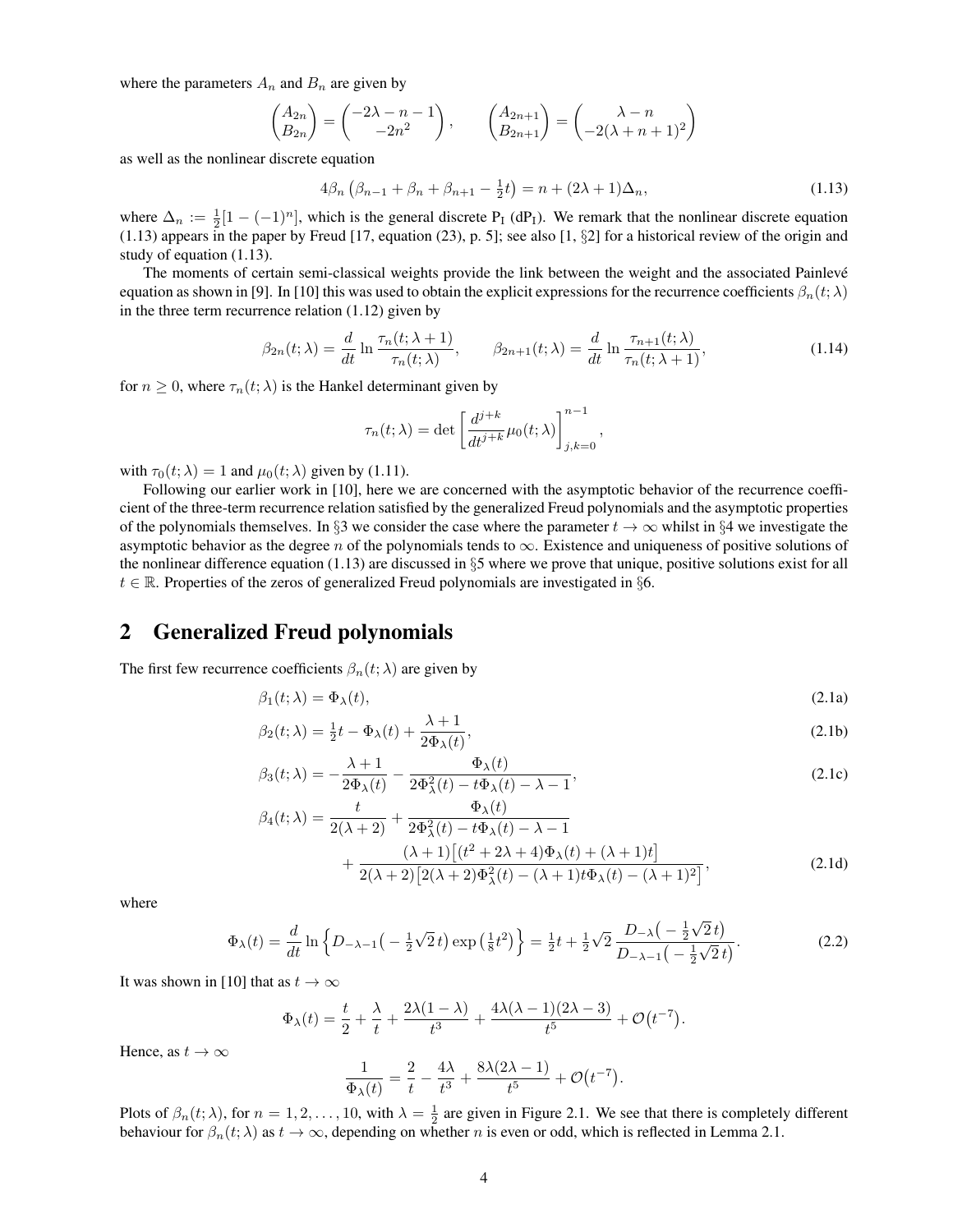

Figure 2.1: Plots of the recurrence coefficients  $\beta_{2n-1}(t; \lambda)$  and  $\beta_{2n}(t; \lambda)$ , for  $n = 1$  (black),  $n = 2$  (red),  $n = 3$ (blue),  $n = 4$  (green) and  $n = 5$  (purple), with  $\lambda = \frac{1}{2}$ .

**Lemma 2.1.** *As*  $t \to \infty$ *, the recurrence coefficient*  $\beta_n(t; \lambda)$  *has the asymptotic expansion* 

$$
\beta_{2n}(t; \lambda) = \frac{n}{t} - \frac{2n(2\lambda - n + 1)}{t^3} + \mathcal{O}(t^{-5}),
$$
  

$$
\beta_{2n+1}(t; \lambda) = \frac{t}{2} + \frac{\lambda - n}{t} - \frac{2(\lambda^2 - 4\lambda n + n^2 - \lambda - n)}{t^3} + \mathcal{O}(t^{-5}),
$$

*for*  $n \in \mathbb{N}$ *. Further, as*  $t \to -\infty$ 

$$
\beta_{2n}(t; \lambda) = -\frac{n}{t} + \frac{2n(2\lambda + 3n + 1)}{t^3} + \mathcal{O}(t^{-5}),
$$
  

$$
\beta_{2n+1}(t; \lambda) = -\frac{\lambda + n + 1}{t} + \frac{2(\lambda + n + 1)(\lambda + 3n + 2)}{t^3} + \mathcal{O}(t^{-5}).
$$

 $\Box$ 

*Proof.* See [10, Lemma 4.6]

Using the recurrence relation (1.12), with  $\beta_n(t; \lambda)$  given by (2.1), the first few polynomials  $S_n(x; t)$  are given by

$$
S_1(x;t) = x,
$$
  
\n
$$
S_2(x;t) = x^2 - \Phi_{\lambda}(t),
$$
  
\n
$$
S_3(x;t) = x^3 - \frac{t\Phi_{\lambda}(t) + \lambda + 1}{2\Phi_{\lambda}(t)}x,
$$
  
\n
$$
S_4(x;t) = x^4 - \frac{2t\Phi_{\lambda}^2(t) - (t^2 + 2)\Phi_{\lambda}(-\lambda + 1)t}{2[2\Phi_{\lambda}^2(t) - t\Phi_{\lambda}(t) - \lambda - 1]}x^2 - \frac{2(\lambda + 2)\Phi_{\lambda}^2(t) - (\lambda + 1)t\Phi_{\lambda}(t) - (\lambda + 1)^2}{2[2\Phi_{\lambda}^2(t) - t\Phi_{\lambda}(t) - \lambda - 1]},
$$

with  $\Phi_{\lambda}(t)$  given by (2.2). Plots of the polynomials  $S_n(x;t)$ ,  $n = 3, 4, ..., 8$ , with  $\lambda = \frac{1}{2}$ , for  $t = 0, 1, ..., 4$ , are given in Figure 2.2. These show that the magnitude of the roots of  $S_n(x;t)$  increases as t increases (see Theorem 6.2 for further details and a proof). In fact, as shown in §3 below, the roots of  $S_{2n}(x;t)$  and  $S_{2n+1}(x;t)/x$  tend to  $\pm(\frac{1}{2}t)^{1/2}$  as  $t \to \infty$ . Plots of the polynomials  $S_n(x;t)$ ,  $n = 3, 4, \ldots, 8$ , with  $\lambda = \frac{1}{2}$ , at times  $t = 0, 1, \ldots, 5$  are given in Figure 2.3, which illustrate the interlacing of the roots of successive polynomials.

### 3 Asymptotic properties of generalized Freud Polynomials as  $t \to \infty$

In this section we are concerned with the behaviour of the generalized Freud polynomials  $S_n(x;t)$  as  $t \to \infty$ . From Lemma 2.1 we see that

$$
\lim_{t \to \infty} \beta_{2n}(t; \lambda) = 0, \qquad \lim_{t \to \infty} \beta_{2n+1}(t; \lambda) = \frac{1}{2}t,
$$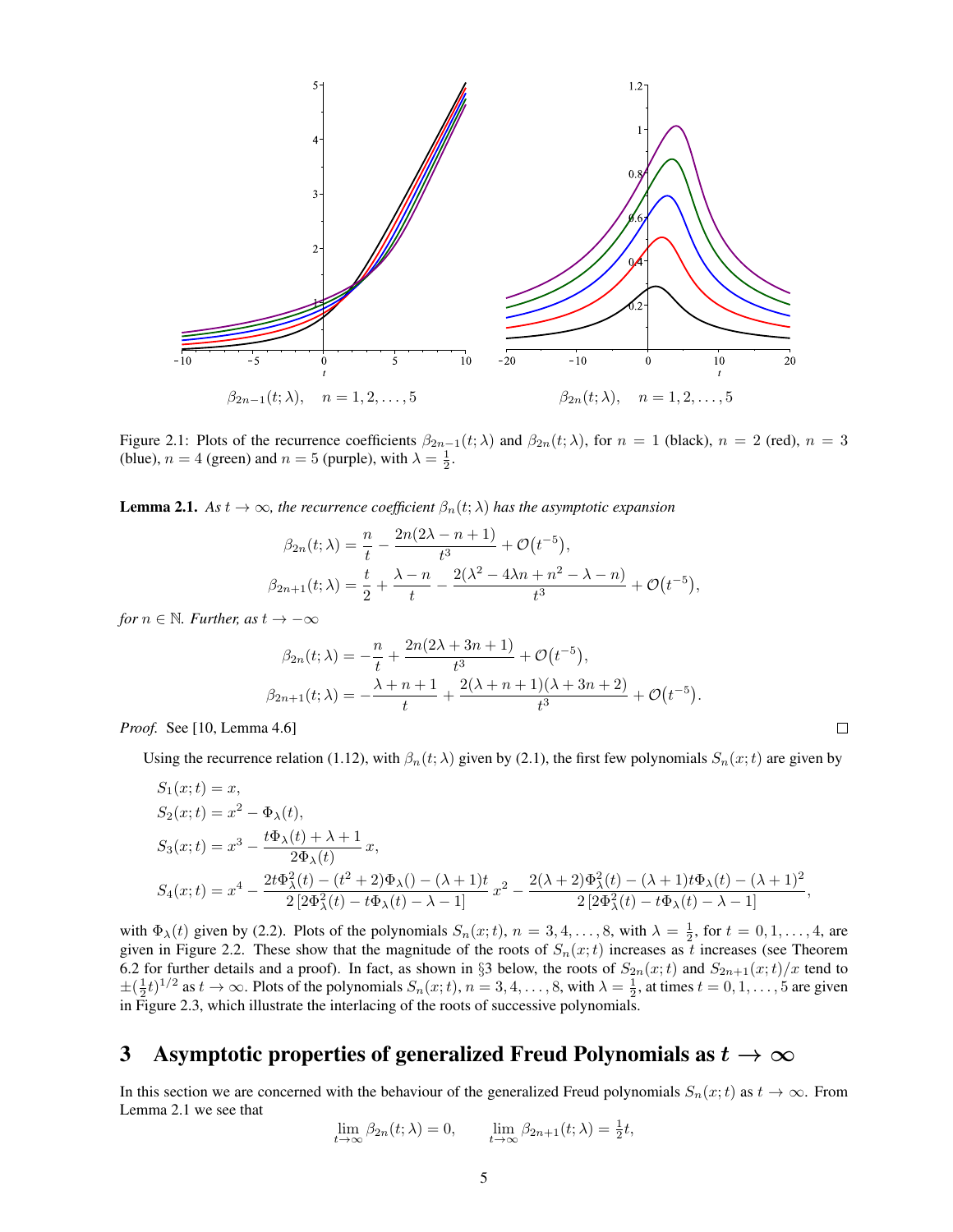i.e.

$$
\lim_{t \to \infty} \beta_n(t; \lambda) = \frac{1}{4} [1 - (-1)^n] t.
$$

**Lemma 3.1.** *Suppose that the monic polynomials*  $\widetilde{S}_n(x;t)$  *are generated by the three-term recurrence relation* 

$$
x\widetilde{S}_n(x;t) = \widetilde{S}_{n+1}(x;t) + \widetilde{\beta}_n(t)\widetilde{S}_{n-1}(x;t),
$$
\n(3.1)

 $where \ \tilde{\beta}_n(t) = \frac{1}{4} [1 - (-1)^n] t$ , with  $\tilde{S}_0(x; t) = 1$ . Then

$$
\widetilde{S}_{2n}(x;t) = (x^2 - \frac{1}{2}t)^n, \qquad \widetilde{S}_{2n+1}(x;t) = x(x^2 - \frac{1}{2}t)^n.
$$
\n(3.2)

*Proof.* From the the three-term recurrence relation (3.1) we have

$$
\widetilde{S}_{2n+1}(x;t) = x\widetilde{S}_{2n}(x;t), \n\widetilde{S}_{2n+2}(x;t) = x\widetilde{S}_{2n+1}(x;t) - \frac{1}{2}t\widetilde{S}_{2n}(x;t) = (x^2 - \frac{1}{2}t)\widetilde{S}_{2n}(x;t).
$$

Since  $\widetilde{S}_0(x;t) = 1$  then the result immediately follows.

In the limit as  $t \to \infty$ , we expect that the generalized Freud polynomials  $S_n(x;t)$  will tend to the polynomials  $\widetilde{S}_n(x;t)$ , see Theorem 3.3 below. To show this we first define the polynomials  $Q_n(y;t)$  and  $\widetilde{Q}_n(y)$  as follows

$$
Q_n(y;t) = \left(\frac{1}{2}t\right)^{-n/2} S_n\left(\left(\frac{1}{2}t\right)^{1/2} y;t\right),\tag{3.3a}
$$

$$
\widetilde{Q}_n(y) = \left(\frac{1}{2}t\right)^{-n/2} \widetilde{S}_n\left(\left(\frac{1}{2}t\right)^{1/2} y; t\right),\tag{3.3b}
$$

so from (3.2) we have

$$
\widetilde{Q}_{2n+1}(y) = y(y^2 - 1)^n, \qquad \widetilde{Q}_{2n}(y) = (y^2 - 1)^n.
$$
\n(3.4)

Plots of polynomials  $Q_n(y; t)$ ,  $n = 3, 4, \ldots, 12$ , for  $t = 20$  are given in Figure 3.1.

**Theorem 3.2.** *Suppose that*  $Q_{2n}(y;t)$  *and*  $\widetilde{Q}_{2n}(y)$  *are given by* (3.3) *and* (3.4)*, respectively, then as*  $t \to \infty$ 

$$
Q_{2n}(y;t) = \widetilde{Q}_{2n}(y) - \frac{2n\lambda\widetilde{Q}_{2n-2}(y) + n(n-1)\widetilde{Q}_{2n-4}(y)}{t^2} + \mathcal{O}\left(t^{-4}\right),\tag{3.5a}
$$

$$
Q_{2n+1}(y;t) = \tilde{Q}_{2n+1}(y) - \frac{2n(\lambda+1)\tilde{Q}_{2n-1}(y) + n(n-1)\tilde{Q}_{2n-3}(y)}{t^2} + \mathcal{O}(t^{-4}).
$$
 (3.5b)

*Proof.* As  $S_n(x;t)$  satisfies the three-term recurrence relation (1.12), then using (3.3) we see that  $Q_n(y;t)$  satisfies the three-term recurrence relation

$$
Q_{n+1}(y;t) = yQ_n(y;t) - \frac{2\beta_n(t;\lambda)}{t}Q_{n-1}(y;t).
$$

We shall prove (3.5) by induction. By definition  $Q_1(y; t) = y$ ,  $Q_0(y; t) = 1$ ,  $\widetilde{Q}_1(y) = y$  and

$$
Q_2(y;t) = yQ_1(y;t) - \frac{2\beta_1(t;\lambda)}{t}Q_0(y;t) = y^2 - \frac{2\Phi_\lambda(t)}{t},
$$
  

$$
\widetilde{Q}_2(y) = y^2 - 1,
$$

therefore

$$
Q_2 = \widetilde{Q}_2 + 1 - \frac{2\Phi_{\lambda}}{t}
$$
  
=  $\widetilde{Q}_2 + 1 - \frac{2}{t} \left\{ \frac{t}{2} + \frac{\lambda}{t} - \frac{2\lambda(\lambda - 1)}{t^3} + \mathcal{O}(t^{-5}) \right\}$   
=  $\widetilde{Q}_2 - \frac{2\lambda}{t^2} + \mathcal{O}(t^{-4})$   
=  $\widetilde{Q}_2 - \frac{2\lambda \widetilde{Q}_0}{t^2} + \mathcal{O}(t^{-4})$ 

 $\Box$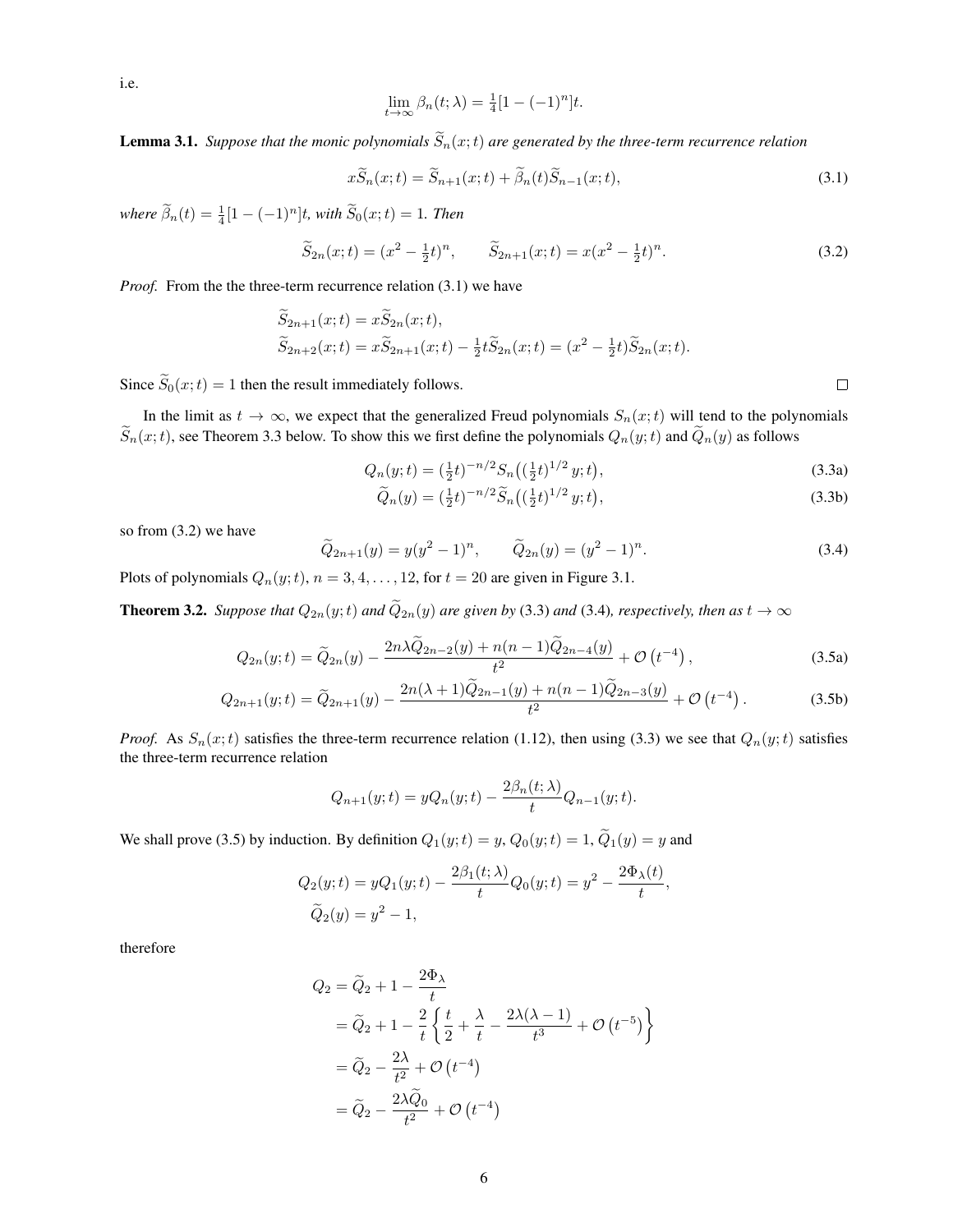which shows (3.5a) is true for  $n = 1$ . Also, by definition

$$
Q_3(y;t) = yQ_2(y;t) - \frac{2\beta_2(t;\lambda)}{t}Q_1(y;t)
$$
  
=  $y\left\{y^2 - \frac{2\Phi_\lambda(t)}{t}\right\} - \frac{2y}{t}\left\{\frac{t}{2} - \Phi_\lambda(t) + \frac{\lambda+1}{2\Phi_\lambda(t)}\right\}$   
=  $y(y^2 - 1) - \frac{(\lambda+1)y}{t\Phi_\lambda(t)}$ 

and so, since  $\ddot{Q}_3 = y(y^2 - 1)$ , then

$$
Q_3 = \widetilde{Q}_3 - \frac{(\lambda + 1)y}{t} \left\{ \frac{2}{t} - \frac{4\lambda}{t^3} + \mathcal{O}(t^{-5}) \right\}
$$

$$
= \widetilde{Q}_3 - \frac{2(\lambda + 1)y}{t^2} + \mathcal{O}(t^{-4})
$$

$$
= \widetilde{Q}_3 - \frac{2(\lambda + 1)\widetilde{Q}_1}{t^2} + \mathcal{O}(t^{-4})
$$

which shows (3.5b) is true for  $n = 1$ .

Next suppose that (3.5a) is true. Since

$$
\beta_{2n+1} = \frac{t}{2} + \frac{\lambda - n}{t} + \mathcal{O}(t^{-3}),
$$

then

$$
Q_{2n+2} = yQ_{2n+1} - \frac{2\beta_{2n+1}}{t}Q_{2n}
$$
  
=  $y\left\{\tilde{Q}_{2n+1} - \frac{2n(\lambda+1)\tilde{Q}_{2n-1} + n(n-1)\tilde{Q}_{2n-3}}{t^2} + \mathcal{O}(t^{-4})\right\}$   
 $-\left\{1 + \frac{2(\lambda - n)}{t^2} + \mathcal{O}(t^{-4})\right\} \left\{\tilde{Q}_{2n} - \frac{2n\lambda\tilde{Q}_{2n-2} + n(n-1)\tilde{Q}_{2n-4}}{t^2} + \mathcal{O}(t^{-4})\right\}$   
=  $y\tilde{Q}_{2n+1} - \tilde{Q}_{2n} - \frac{2(\lambda - n)\tilde{Q}_{2n} + 2n(\lambda + 1)y\tilde{Q}_{2n-1} - 2n\lambda\tilde{Q}_{2n-2}}{t^2}$   
 $-\frac{n(n-1)[y\tilde{Q}_{2n-3} - \tilde{Q}_{2n-4}]}{t^2} + \mathcal{O}(t^{-4})$   
=  $\tilde{Q}_{2n+2} - \frac{2(\lambda - n)\tilde{Q}_{2n} + 2n(\lambda + 1)[\tilde{Q}_{2n} + \tilde{Q}_{2n-2}] - 2n\lambda\tilde{Q}_{2n-2}}{t^2} - \frac{n(n-1)\tilde{Q}_{2n-2}}{t^2} + \mathcal{O}(t^{-4})$   
=  $\tilde{Q}_{2n+2} - \frac{2(n+1)\lambda\tilde{Q}_{2n} + n(n+1)\tilde{Q}_{2n-2}}{t^2} + \mathcal{O}(t^{-4})$ 

which is (3.5a) for  $n \to n + 1$ , where we have used the relation

$$
y\widetilde{Q}_{2m-1} = \widetilde{Q}_{2m} + \widetilde{Q}_{2m-2}.
$$

Now we suppose that (3.5b) is true. From Lemma 2.1 we have

$$
\beta_{2n+2} = \frac{n+1}{t} + \mathcal{O}(t^{-3}),
$$

and so

$$
Q_{2n+3} = yQ_{2n+2} - \frac{2\beta_{2n+2}}{t}Q_{2n+1}
$$
  
=  $y\left\{\tilde{Q}_{2n+2} - \frac{2(n+1)\lambda\tilde{Q}_{2n} + n(n+1)\tilde{Q}_{2n-2}}{t^2} + \mathcal{O}(t^{-4})\right\} - \frac{2(n+1)}{t^2}\left\{\tilde{Q}_{2n+1} + \mathcal{O}(t^{-2})\right\}$   
=  $y\tilde{Q}_{2n+2} - \frac{2(n+1)\tilde{Q}_{2n+1} + 2(n+1)\lambda y\tilde{Q}_{2n} + n(n+1)y\tilde{Q}_{2n-2}}{t^2} + \mathcal{O}(t^{-4})$   
=  $\tilde{Q}_{2n+3} - \frac{2(n+1)(\lambda+1)\tilde{Q}_{2n+1} + n(n+1)\tilde{Q}_{2n-1}}{t^2} + \mathcal{O}(t^{-4})$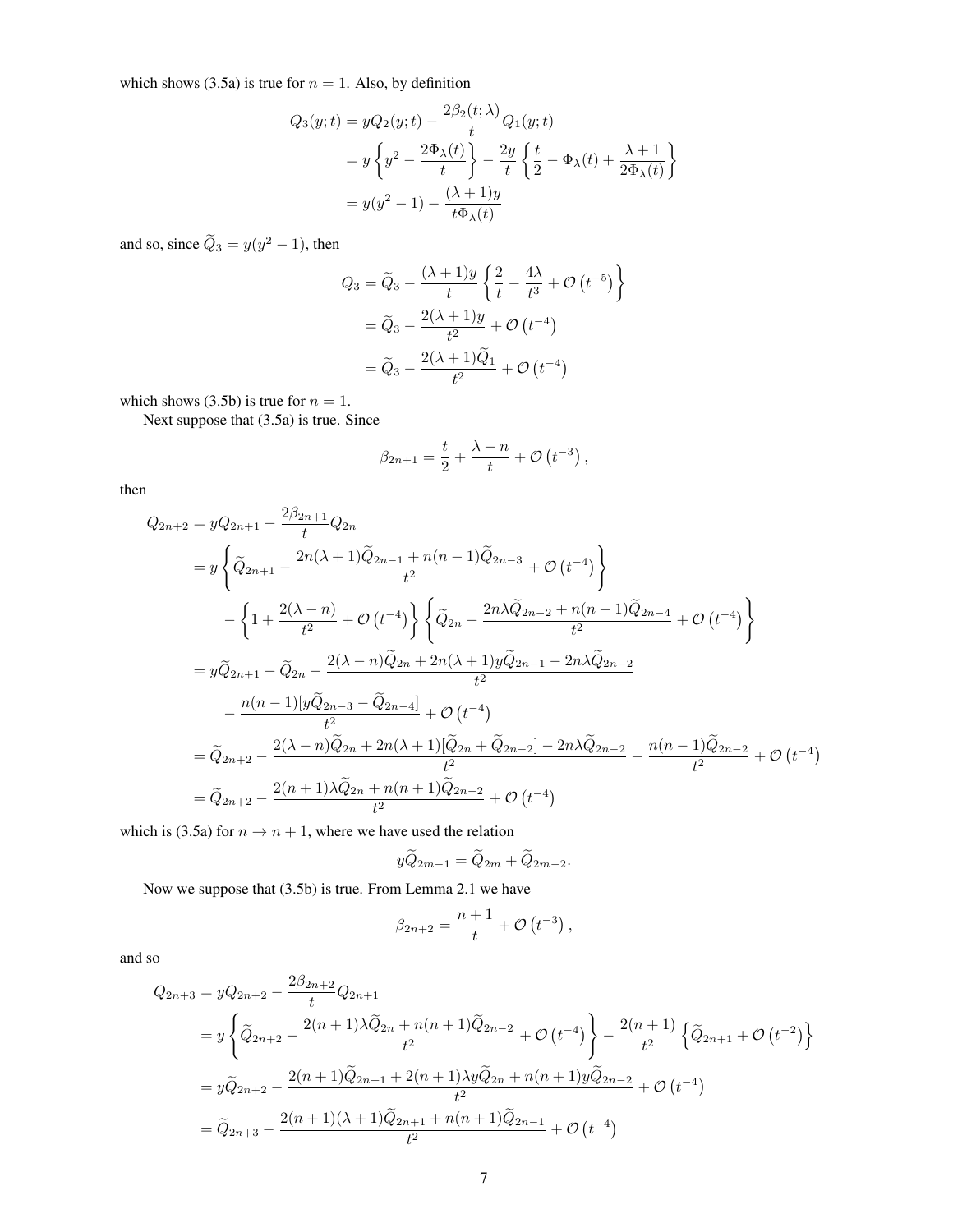which is (3.5b) for  $n \to n + 1$ , where we have used the relation  $y\tilde{Q}_{2m} = \tilde{Q}_{2m+1}$ . Hence the result follows by induction. induction.

Consequently we have the following result

**Theorem 3.3.** *Suppose that the monic polynomials*  $\widetilde{S}_n(x;t)$  *are given by* (3.2) *and the monic polynomials*  $S_n(x;t)$ *are generated by the three-term recurrence relation (1.12). Then in the limit as*  $t \to \infty$ 

$$
S_{2n}(x;t) \to (x^2 - \frac{1}{2}t)^n = \widetilde{S}_{2n}(x;t),
$$
  
\n
$$
S_{2n+1}(x;t) \to x(x^2 - \frac{1}{2}t)^n = \widetilde{S}_{2n+1}(x;t).
$$

## 4 Asymptotic properties of generalized Freud Polynomials as  $n \to \infty$

#### **4.1** Asymptotics for the recurrence coefficient  $\beta_n(t; \lambda)$  as  $n \to \infty$

The asymptotic expansion of  $\beta_n(t;\lambda)$  in (1.12) satisfying (1.13) for the special case when  $t=0$  and  $\lambda=-\frac{1}{2}$  was studied by Lew and Quarles [31], see also [45, 48]. The asymptotics for the more general case when  $t \in \mathbb{R}$  and  $\lambda = -\frac{1}{2}$  were given by Clarke and Shizgal [8] in the context of bimode polynomials. In the next theorem we provide the asymptotic expansion of  $\beta_n(t; \lambda)$  in (1.12) as  $n \to \infty$ , for  $t, \lambda \in \mathbb{R}$ .

**Theorem 4.1.** Let  $t, \lambda \in \mathbb{R}$ , then as  $n \to \infty$ , the recurrence coefficient  $\beta_n$  associated with monic generalized Freud *polynomials satisfying the nonlinear difference equation*

$$
\beta_n \left( \beta_{n+1} + \beta_n + \beta_{n-1} - \frac{1}{2} t \right) = \frac{1}{4} [n + (2\lambda + 1)\Delta_n], \tag{4.1}
$$

where  $\Delta_n = \frac{1}{2}[1 - (-1)^n]$ , has the asymptotic expansion

$$
\beta_n(t;\lambda) = \frac{\sqrt{3} n^{1/2}}{6} \left\{ 1 + \frac{\sqrt{3} t}{6n^{1/2}} + \frac{t^2 + 12(2\lambda + 1)\Delta_n}{24n} - \frac{t^4 + 24(2\lambda + 1)\Delta_n t^2 + 48[3(2\lambda + 1)^2 \Delta_n^2 - 1]}{1152n^2} + \mathcal{O}(n^{-5/2}) \right\},
$$

*i.e.*

$$
\beta_{2n}(t; \lambda) = \frac{\sqrt{6} n^{1/2}}{6} \left\{ 1 + \frac{\sqrt{6} t}{12 n^{1/2}} + \frac{t^2}{48n} - \frac{t^4 - 48}{4608 n^2} + \mathcal{O}(n^{-5/2}) \right\},
$$
\n
$$
\beta_{2n+1}(t; \lambda) = \frac{\sqrt{3} (2n+1)^{1/2}}{6} \left\{ 1 + \frac{\sqrt{3} t}{6(2n+1)^{1/2}} + \frac{t^2 + 12(2\lambda + 1)}{24(2n+1)} \right\}.
$$
\n(4.2a)

$$
-\frac{t^4 + 24(2\lambda + 1)t^2 + 96(6\lambda^2 + 6\lambda + 1)}{1152(2n + 1)^2} + \mathcal{O}(n^{-5/2})
$$
 (4.2b)

*Proof.* We begin by finding the first term in the asymptotic expansion. The recurrence coefficient  $\beta_n$  associated with (1.10) is positive and diverges as  $n \to \infty$  (cf. [10]) which suggests that as  $n \to \infty$ 

$$
\beta_n \sim Bn^r,\tag{4.3}
$$

with  $r > 0$  and B a constant. Substituting the asymptotic form (4.3) into (4.1) we obtain

$$
3B^{2}n^{2r} - \frac{1}{2}tBn^{r} \sim \frac{1}{4}[n + (2\lambda + 1)\Delta_{n}].
$$

Since we require this equation to hold for all  $n = 1, 2, \ldots$ , it follows that  $r = \frac{1}{2}$ ,  $B = \frac{1}{6}\sqrt{3}$  and so the leading behaviour is given by

$$
\beta_n \sim \frac{1}{6}\sqrt{3} \, n^{1/2}.
$$

Next we suppose that as  $n \to \infty$ 

$$
\beta_n = \frac{\sqrt{3} \, n^{1/2}}{6} \sum_{k=0}^{\infty} \frac{b_k}{n^{k/2}},\tag{4.4}
$$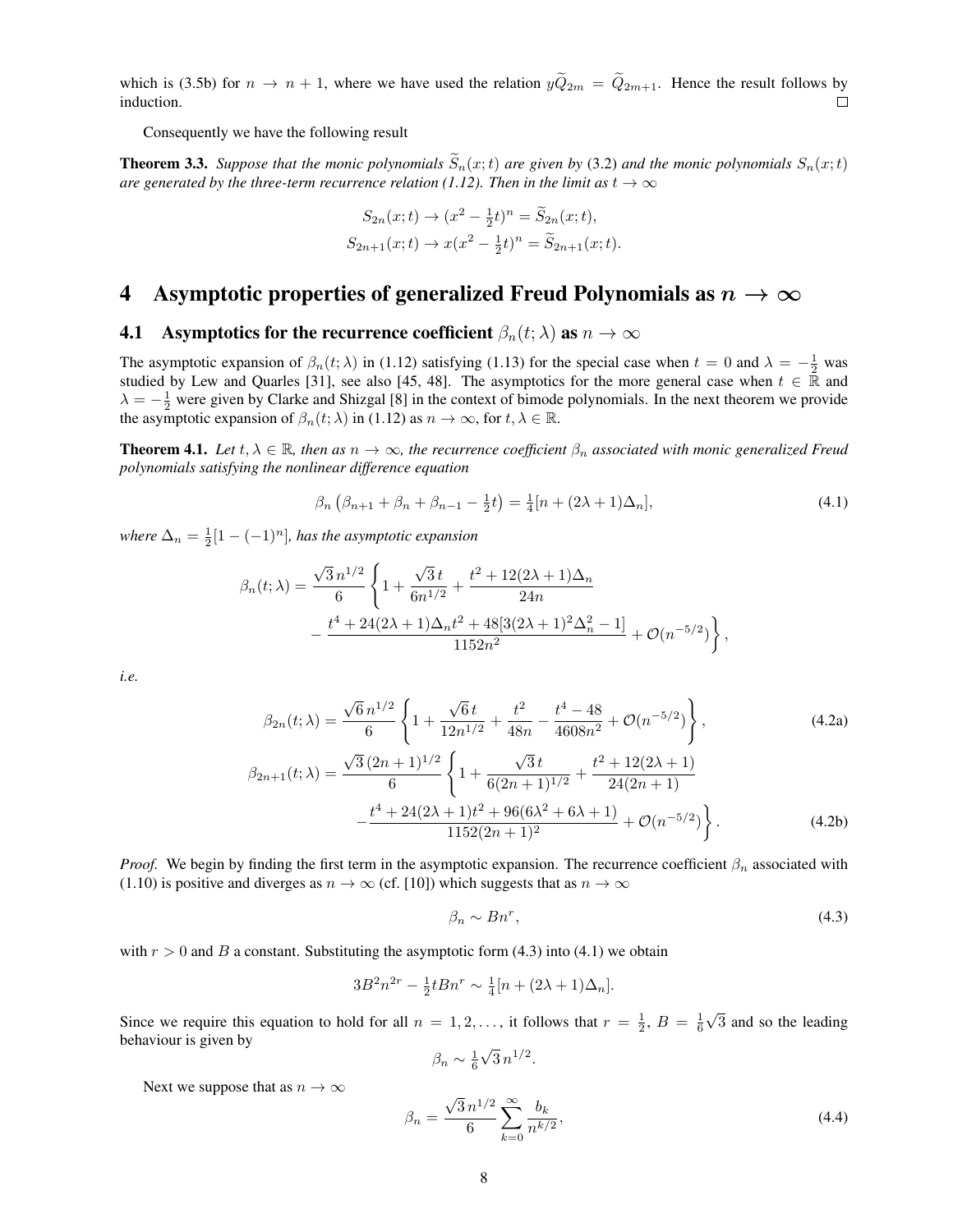with  $b_0 = 1$ . Substituting this together with

$$
\beta_{n\pm 1} = \frac{\sqrt{3} (n \pm 1)^{1/2}}{6} \sum_{k=0}^{\infty} \frac{b_k}{(n \pm 1)^{k/2}}
$$
  
= 
$$
\frac{\sqrt{3} n^{1/2}}{6} \left\{ 1 + \frac{b_1}{n^{1/2}} + \frac{2b_2 \pm 1}{2n} + \frac{b_3}{n^{3/2}} + \frac{8b_4 \mp 4b_2 - 1}{8n^2} + \mathcal{O}(n^{-5/2}) \right\},
$$

as  $n \to \infty$ , which are obtained by letting  $n \to n \pm 1$  in (4.4) and doing an asymptotic expansion, into (4.1), doing an asymptotic expansion and equating powers of  $n$  gives

$$
b_1 - \frac{1}{6}\sqrt{3} t = 0,
$$
  
\n
$$
b_2 + \frac{1}{2}b_1^2 - \frac{1}{6}\sqrt{3}tb_1 - \frac{1}{2}\Delta_n = 0,
$$
  
\n
$$
b_3 + b_1b_2 - \frac{1}{6}\sqrt{3}tb_2 = 0,
$$
  
\n
$$
b_4 + b_1b_3 + \frac{1}{2}b_2^2 - \frac{1}{6}\sqrt{3}tb_3 - \frac{1}{24} = 0,
$$

which have solution

$$
b_1 = \frac{\sqrt{3}t}{6}
$$
,  $b_2 = \frac{t^2 + 12\Delta_n}{24}$ ,  $b_3 = 0$ ,  $b_4 = \frac{t^4 + 24\Delta_n t^2 + 48(3\Delta_n^2 - 3)}{1152}$ ,

Hence, letting  $\Delta_n = \frac{1}{2} [1 - (-1)^n]$ , we obtain the asymptotic expansions (4.2), as required.

**Corollary 4.2.** *Assume that*  $\beta_n(t; \lambda)$  *satisfies* (4.1)*. Then, for*  $t, \lambda \in \mathbb{R}$ *:* 

(i) the sequence 
$$
\left\{\frac{\beta_n(t;\lambda)}{\sqrt{n}}\right\}_{n=1}^{\infty}
$$
 is bounded;  
 $\beta_n(t;\lambda) = \sqrt{3}$ 

(*ii*) 
$$
\lim_{n \to \infty} \frac{\beta_n(t; \lambda)}{\sqrt{n}} = \frac{\sqrt{3}}{6}.
$$

#### Remarks 4.3.

- 1. Nevai [44, 45] and later Freud [17] proved that the recurrence coefficient associated with the special case of the symmetric weight (1.10) where  $\lambda = -\frac{1}{2}$  and  $t = 0$  has the same limit as the one in Corollary 4.2 (ii). Corollary 4.2 (ii) therefore proves an extension of Freud's conjecture (1.4) for recurrence coefficients associated with the weight (1.3) to recurrence coefficients satisfying (4.1) associated with the weight (1.10) for  $m = 4$ .
- 2. Recently Joshi and Lustri [25] studied the asymptotic behaviour of the first discrete Painleve equation in the ´ limit as  $n \to \infty$ . Using an asymptotic series expansion, they identified two types of solutions which are polefree within some sector of the complex plane containing the positive real axis and used exponential asymptotic techniques to determine Stokes phenomena effects in these solutions.

In [11], Damelin considers asymptotics of recurrence coefficients associated with weights  $|x|^{\rho} \exp\{-Q(x)\}\$  where  $Q(x)$  is an even polynomial of fixed degree.

**Theorem 4.4.** *For*  $t, \lambda \in \mathbb{R}$ *, the recurrence coefficients*  $\beta_n(t; \lambda)$  *in* (1.13) *satisfy* 

$$
\frac{\beta_{n+1}(t;\lambda)}{\beta_n(t;\lambda)} = 1 + \mathcal{O}\left(n^{-1}\right), \quad n \to \infty,
$$
\n(4.6a)

$$
\frac{\beta_n(t;\lambda)}{a_n^2(t)} = \frac{1}{4} + \mathcal{O}\left(n^{-1}\right), \quad n \to \infty.
$$
\n(4.6b)

*where* a<sup>n</sup> *is the Mhaskar-Rakhmanov-Saff number [42, 51] which is the unique positive solution of the equation*

$$
n = \frac{2}{\pi} \int_0^1 \frac{a_n t Q'(a_n t)}{\sqrt{1 - t^2}} dt
$$

*for*  $Q(x) = x^4 - tx^2$ .

*Proof.* A proof of (4.6a) and (4.6b) can be found in [11, Thm. 2.1].

 $\Box$ 

 $\Box$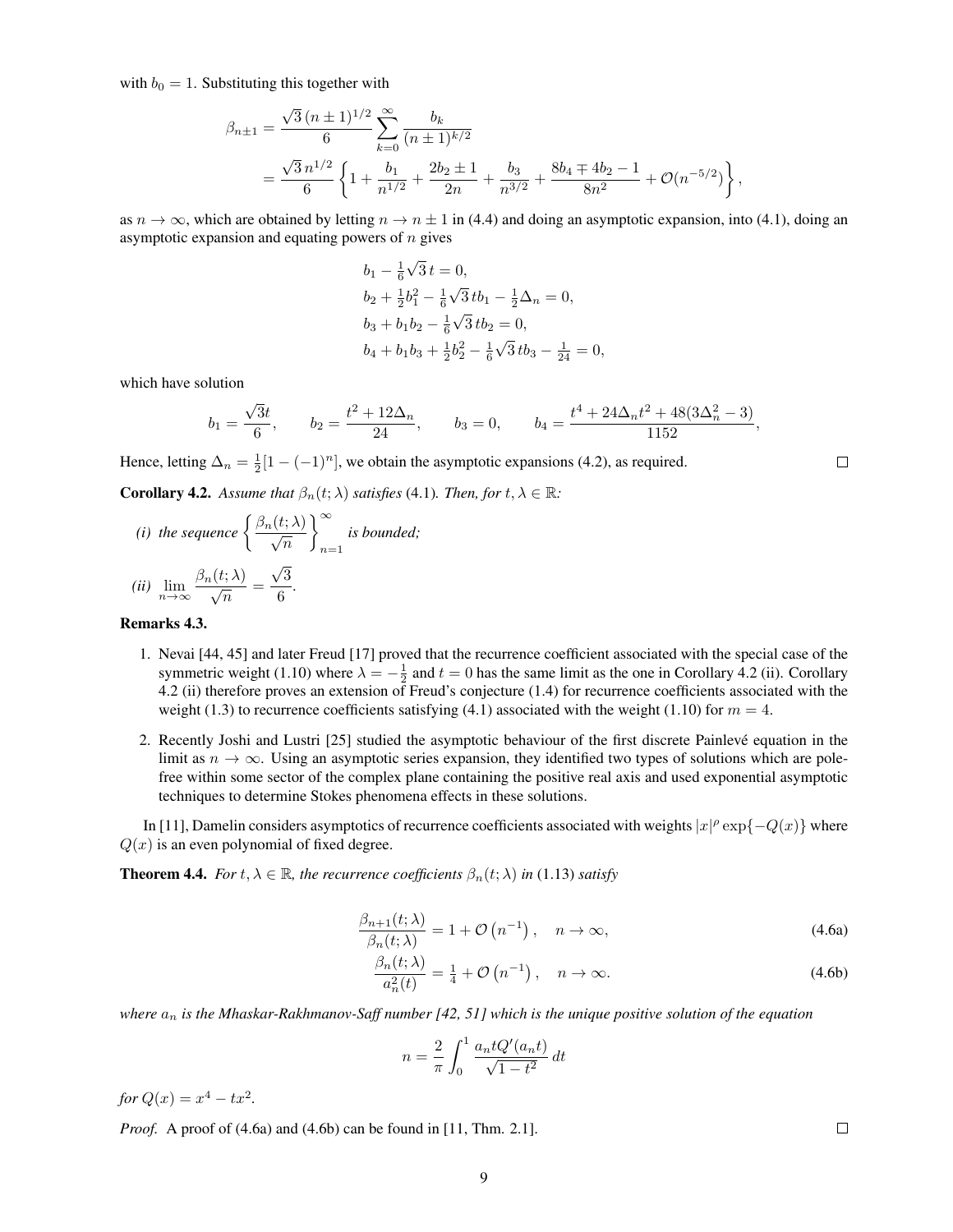#### 4.2 Asymptotics for the generalized Freud polynomials as  $n \to \infty$

Linear second-order differential equations, which are at the heart of much of special function theory, can be used in various ways to obtain asymptotic approximations and inequalities. In this section we will consider asymptotic results for generalized Freud polynomials using the differential equation satisfied by generalized Freud polynomials obtained in [10].

**Theorem 4.5.** *Monic orthogonal polynomials*  $S_n(x;t)$  *with respect to generalized Freud weight (1.10) satisfy the differential equation*

$$
\frac{d^2S_n}{dx^2}(x;t) + R_n(x;t)\frac{dS_n}{dx}(x;t) + T_n(x;t)S_n(x;t) = 0,
$$
\n(4.7)

*where*

$$
R_n(x;t) = -4x^3 + 2tx + \frac{2\lambda + 1}{x} - \frac{2x}{x^2 - \frac{1}{2}t + \beta_n + \beta_{n+1}},
$$
\n(4.8a)

$$
T_n(x;t) = 4nx^2 + 4\beta_n + 16\beta_n(\beta_n + \beta_{n+1} - \frac{1}{2}t)(\beta_n + \beta_{n-1} - \frac{1}{2}t) - \frac{8\beta_n x^2 + (2\lambda + 1)[1 - (-1)^n]}{x^2 - \frac{1}{2}t + \beta_n + \beta_{n+1}} + 4(2\lambda + 1)(-1)^n \beta_n + (2\lambda + 1)[1 - (-1)^n] \left(t - \frac{1}{2x^2}\right).
$$
\n(4.8b)

*Proof.* See [10, Thm. 6].

**Remark 4.6.** The differential equation (4.7) for the special case where  $\lambda = -\frac{1}{2}$  and t replaced by 2t is given in [2, eqn. (6)] though, in their notation, the statement on p. 104 needs to be corrected to read

$$
S_n^t(x) = 4a_n^2 \left[ 4x^2 \left( a_{n-1}^2 + a_n^2 + a_{n+1}^2 - t - \frac{2}{x^2 - t + a_n^2 + a_{n+1}^2} \right) + 4 \left( a_n^2 + a_{n+1}^2 - t \right) \left( a_{n-1}^2 + a_n^2 - t \right) + 1 \right]
$$

The differential equation (4.7) can be transformed into normal form through the change of the dependent variable

$$
Z_n(x;t) = S_n(x;t) \exp\left\{\frac{1}{2} \int^x R_n(s;t) \, ds\right\}.
$$
\n
$$
(4.9)
$$

 $\Box$ 

Then  $Z_n(x;t)$  satisfies the differential equation

$$
\frac{d^2 Z_n}{dx^2}(x;t) + B_n(x;t)Z_n(x;t) = 0,
$$
\n(4.10a)

where

$$
B_n(x;t) = T_n(x;t) - \frac{1}{4}R_n^2(x;t) - \frac{1}{2}\frac{dR_n(x;t)}{dx}.
$$
\n(4.10b)

**Theorem 4.7.** Let  $\{S_n(x;t)\}_{n=0}^{\infty}$  denote monic polynomials orthogonal with respect to the weight  $w_\lambda$  in (1.10) and *let*  $Z_n(x;t)$  *be given by* (4.9)*, which satisfies* (4.10*) with* 

$$
B_n(x;t) = 4\beta_n[(t - 2\beta_n - 2\beta_{n+1})(t - 2\beta_n - 2\beta_{n-1}) + (2\lambda + 1)(-1)^n + 1]
$$
  

$$
-t[1 + (2\lambda + 1)(-1)^n] + 4tx^4 - 4x^6 + x^2(4\lambda + 4n - t^2 + 8) - \frac{2(\lambda + 1)\lambda - (2\lambda + 1)(-1)^n + \frac{1}{2}}{2x^2}
$$
  

$$
+ \frac{1 - 2x^2(4\beta_n - t + 2x^2) + (2\lambda + 1)(-1)^n}{\beta_n + \beta_{n+1} - \frac{1}{2}t + x^2} - \frac{3x^2}{(\beta_n + \beta_{n+1} - \frac{1}{2}t + x^2)^2}
$$

Since from Theorem 4.1 we have  $\beta_n = \frac{1}{6}\sqrt{3n} + \mathcal{O}(1)$  as  $n \to \infty$ , it follows from (4.8) that

$$
R_n(x;t) = -4x^3 + 2tx + \frac{2\lambda + 1}{x} + \mathcal{O}(n^{-1/2}),
$$
  
\n
$$
T_n(x;t) = (\frac{4}{3}n)^{3/2} + \mathcal{O}(n),
$$

and so we consider the equation

$$
\frac{d^2\widetilde{S}_n}{dx^2} - \left(4x^3 - 2tx - \frac{2\lambda + 1}{x}\right)\frac{d\widetilde{S}_n}{dx} + \left(\frac{4}{3}n\right)^{3/2}\widetilde{S}_n = 0.
$$
\n(4.12)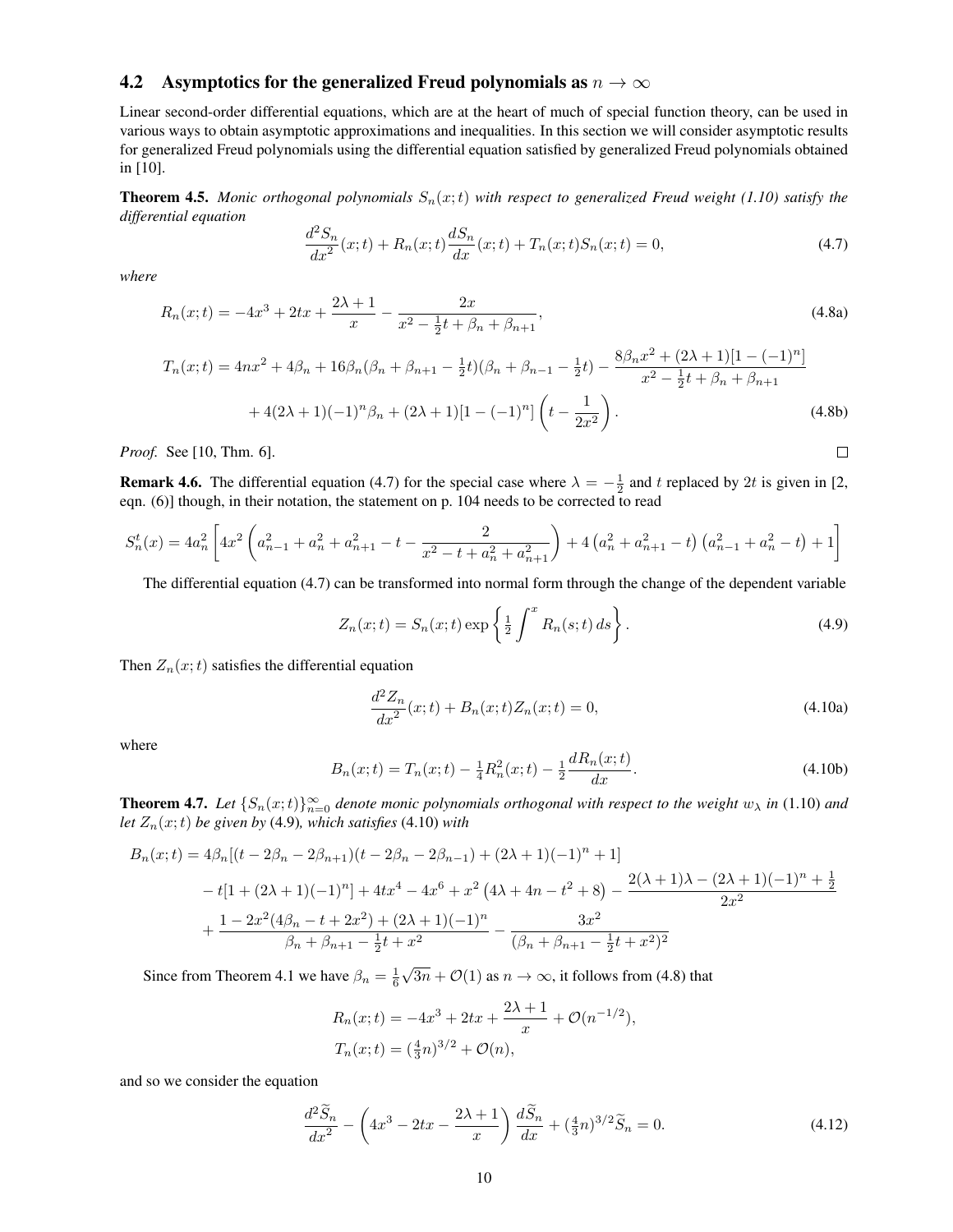Equation (4.12) is equivalent to the Biconfluent Heun equation, cf. [49, §31.12]

$$
\frac{d^2u}{dz^2} - \left(\frac{\gamma}{z} + \delta + z\right)\frac{du}{dz} + \left(\alpha - \frac{q}{z}\right)u = 0,
$$

through the transformation

$$
\widetilde{S}_n(x;t,\lambda) = u(z;\alpha,\gamma,\delta,q), \qquad z = \frac{1}{2}x^2,
$$

with

$$
\alpha = 0
$$
,  $\gamma = -1 - \lambda$ ,  $\delta = -\frac{1}{2}\sqrt{2}t$ ,  $q = -\frac{1}{9}\sqrt{6}n^{3/2}$ .

Note that if in equation (4.12) we make the transformation  $\tilde{S}_n(x) = w(\zeta)$ , with  $\zeta = (\frac{4}{3}n)^{3/4}x$ , then in the limit as  $n \to \infty$  we obtain

$$
\frac{d^2w}{d\zeta^2} + \frac{2\lambda + 1}{\zeta} \frac{dw}{d\zeta} + w = 0,
$$

which has solution

$$
w(\zeta) = \{c_1 J_\lambda(\zeta) + c_2 J_{-\lambda}(\zeta)\}\zeta^{-\lambda},
$$

with  $J_{\lambda}(\zeta)$  the Bessel function.

## 5 Existence and uniqueness of positive solutions

A natural question to ask is whether (1.13) has many real solutions satisfying the initial condition  $\beta_0 = 0$ . Several papers, including [31, 45, 54] provide an answer for the case where  $t = 0$ . In a recent paper by Alsulami *et al.* [1], existence and uniqueness of a positive solution are discussed for the nonlinear second-order difference equations of the type

$$
\beta_n \left( \sigma_{n,1} \beta_{n+1} + \sigma_{n,0} \beta_n + \sigma_{n,-1} \beta_{n-1} \right) + \kappa_n \beta_n = \ell_n \tag{5.1}
$$

with initial conditions  $\beta_0 \in \mathbb{R}$ ,  $\beta_1 \geq 0$ ,  $\kappa_n \in \mathbb{R}$  and mild conditions on the coefficients  $\sigma_{n,j}$ ,  $j = -1,0,1$ . An excellent historical overview of the problem and its solution is given.

**Theorem 5.1.** *For*  $\lambda > -1$  *and*  $\beta_0 = 0$ *, there exists a unique*  $\beta_1(t;\lambda) > 0$  *such that*  $\{\beta_n(t;\lambda)\}_{n\in\mathbb{N}}$  *defined by the nonlinear difference equation*

$$
\beta_n \left( \beta_{n+1} + \beta_n + \beta_{n-1} - \frac{1}{2} t \right) = \frac{1}{4} [n + (2\lambda + 1)\Delta_n], \tag{5.2}
$$

with  $\Delta_n = \frac{1}{2}[1 - (-1)^n]$ , is a positive sequence and the solution arises when

$$
\beta_1(t;\lambda) = \Phi_{\lambda}(t) = \frac{1}{2}t + \frac{1}{2}\sqrt{2}\frac{D_{-\lambda}\left(-\frac{1}{2}\sqrt{2}t\right)}{D_{-\lambda-1}\left(-\frac{1}{2}\sqrt{2}t\right)}.
$$
\n(5.3)

*Proof.* The nonlinear discrete equation (5.2) is the special case of (5.1) with

$$
\sigma_{n,1} = \sigma_{n,0} = \sigma_{n,-1} = 1, \qquad \kappa_n = -\frac{1}{2}t. \qquad \ell_n = \frac{1}{4}[n + (2\lambda + 1)\Delta_n],
$$

with  $\Delta_n = \frac{1}{2}[1 - (-1)^n]$ . The existence of  $\beta_1(t; \lambda) > 0$  such that (5.2) is a positive sequence follows immediately from [1, Thm. 4.1]. The uniqueness of solutions of (5.1) is discussed in [1, Thm. 5.2], though the conditions in the theorem require that  $t \le 0$ ,  $\lambda > -1$  and  $\beta_0 = 0$  in our case. To show uniqueness for  $t \in \mathbb{R}$ , consider nonlinear discrete equation (5.2) with general initial conditions  $\beta_0 = 0$  and  $\beta_1 = \tilde{\Phi}_{\lambda}(t; \vartheta)$ , where

$$
\widehat{\Phi}_{\lambda}(t;\vartheta) = \frac{t}{2} + \frac{\sqrt{2}}{2} \left[ \frac{\cos(\vartheta)D_{-\lambda}\left(-\frac{1}{2}\sqrt{2}t\right) - \sin(\vartheta)D_{-\lambda}\left(\frac{1}{2}\sqrt{2}t\right)}{\cos(\vartheta)D_{-\lambda-1}\left(-\frac{1}{2}\sqrt{2}t\right) + \sin(\vartheta)D_{-\lambda-1}\left(\frac{1}{2}\sqrt{2}t\right)} \right],\tag{5.4}
$$

with  $0 \le \vartheta \le \frac{1}{2}\pi$  a parameter; if  $\frac{1}{2}\pi < \vartheta < \pi$  then  $\beta_1$  has a pole at a finite value of t. Since the parabolic cylinder function  $D_{\nu}(z)$  has the following asymptotics as  $z \to \pm \infty$ , cf. [49, §12.9]

$$
D_{\nu}(z) = \begin{cases} z^{\nu} \exp(-\frac{1}{4}z^{2}) \{1 + \mathcal{O}(z^{-2})\}, & \text{as } z \to \infty, \\ \frac{\sqrt{2\pi}}{\Gamma(-\nu)} (-z)^{-\nu - 1} \exp(\frac{1}{4}z^{2}) \{1 + \mathcal{O}(z^{-2})\}, & \text{as } z \to -\infty, \end{cases}
$$
(5.5)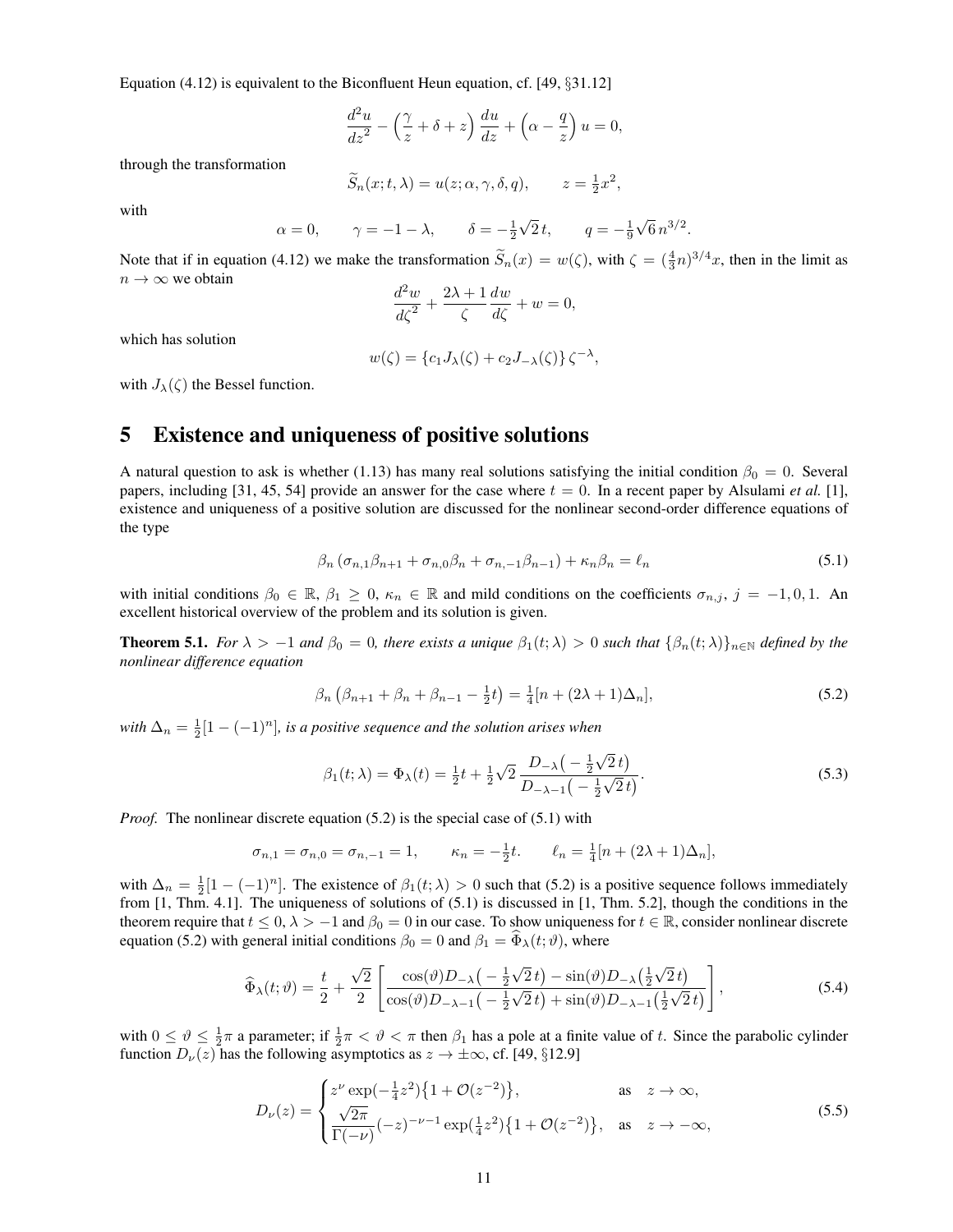then as  $t \to \pm \infty$ ,  $\widehat{\Phi}_{\lambda}(t; \vartheta)$  has the asymptotics

$$
\widehat{\Phi}_{\lambda}(t;0) = \begin{cases}\n\frac{1}{2}t + \mathcal{O}(t^{-1}), & \text{as } t \to \infty, \\
-\frac{\lambda + 1}{t} + \mathcal{O}(t^{-3}), & \text{as } t \to -\infty,\n\end{cases}
$$
\n
$$
\widehat{\Phi}_{\lambda}(t;\vartheta) = \frac{1}{2}t + \mathcal{O}(t^{-1}), \qquad \text{as } t \to \pm \infty, \text{ if } 0 < \vartheta < \frac{1}{2}\pi,
$$
\n
$$
\widehat{\Phi}_{\lambda}(t; \frac{1}{2}\pi) = \begin{cases}\n-\frac{\lambda + 1}{t} + \mathcal{O}(t^{-3}), & \text{as } t \to \infty, \\
\frac{1}{2}t + \mathcal{O}(t^{-1}), & \text{as } t \to -\infty,\n\end{cases}
$$

Consequently  $\beta_1 = \widehat{\Phi}_{\lambda}(t; \vartheta) > 0$  for all  $t \in \mathbb{R}$  if and only if  $\vartheta = 0$ , which proves the desired results. This result is illustrated in Figure 5.1 where  $\beta_1 = \widehat{\Phi}_{\lambda}(t; \vartheta)$ , is plotted for various values of illustrated in Figure 5.1 where  $\beta_1 = \widehat{\Phi}_{\lambda}(t; \vartheta)$ , is plotted for various values of  $\vartheta$ .

#### Remarks 5.2.

1. The rationale for considering  $\beta_1$  given by (5.4) is that  $\Phi_{\lambda}(t)$  given by (2.2) satisfies the Riccati equation

$$
\frac{d\Phi}{dt} = -\Phi^2 + \frac{1}{2}t\Phi + \frac{1}{2}(\lambda + 1),\tag{5.7}
$$

which has general solution  $\widehat{\Phi}_{\lambda}(t; \vartheta)$ . Letting  $\Phi(t) = \varphi'(t)/\varphi(t)$  in (5.7) gives

$$
\frac{d^2\varphi}{dt^2} - \frac{1}{2}t\frac{d\phi}{dt} - \frac{1}{2}(\lambda + 1)\varphi = 0,
$$

which has general solution

$$
\varphi(t) = \left\{c_1 D_{-\lambda-1}\left(-\frac{1}{2}\sqrt{2}t\right) + c_2 D_{-\lambda-1}\left(\frac{1}{2}\sqrt{2}t\right)\right\} \exp\left(\frac{1}{8}t^2\right),\,
$$

with  $c_1$  and  $c_2$  arbitrary constants. Since only the ratio of  $c_1$  and  $c_2$  is relevant then we set  $c_1 = \cos \vartheta$  and  $c_2 = \sin \vartheta$ .

- 2. The solution of the nonlinear discrete equation (5.2) with initial conditions  $\beta_0 = 0$  and  $\beta_1$  given by (5.3) appears to depend on the sign of t. In Figure 5.2 the points  $(n, \beta_n)$  are plotted for various choices of t. These show that  $\beta_n(t; \lambda)$  approaches a limit as  $n \to \infty$  in different ways depending on whether  $t < 0$  or  $t > 0$ . If  $t < 0$ then the behaviour is similar irrespective of the value of t and the plots suggest that  $\{\beta_{2n}\}_{n\in\mathbb{N}}$  and  $\{\beta_{2n+1}\}_{n\in\mathbb{N}}$ are both monotonically increasing sequences. However if  $t > 0$ , the plots suggest that  $\{\beta_{2n}\}\$  and  $\{\beta_{2n+1}\}\$  are both monotonically increasing sequences for  $n > n^*$ , for some  $n^*$  dependent on t. The plots were generated in MAPLE using 250 digits accuracy.
- 3. The solution of the nonlinear discrete equation (5.2) is highly sensitive to the initial conditions. This is illustrated in Figure 5.3 where the points  $(n, \beta_n)$  are plotted for the initial conditions

$$
b_0 = 0, \qquad \beta_1 = \Phi_\lambda(t) + \varepsilon,
$$

where  $\Phi_{\lambda}(t)$  is given by (2.2), and  $\varepsilon \in \{0, 10^{-4}, -10^{-4}\}$ , for various choices of t. The plots clearly show that a small change in  $\beta_1$  gives rise to very different behaviour for  $\beta_n$ . The plots were also generated in MAPLE using 250 digits accuracy.

## 6 Properties of the zeros of generalized Freud polynomials

In this section we begin by proving some properties for the zeros of semi-classical Laguerre polynomials (cf. [9]) and then extend this to obtain analogous results for the zeros of monic generalized Freud polynomials, which arise from a symmetrization of semi-classical Laguerre polynomials (cf. [10, 12]).

As shown in [9], the monic semi-classical Laguerre polynomials  $L_n^{(\lambda)}(x;t)$ , orthogonal with respect to the weight

$$
w(x;t) = x^{\lambda} \exp(-x^2 + tx), \quad x \in \mathbb{R}^+ \tag{6.1}
$$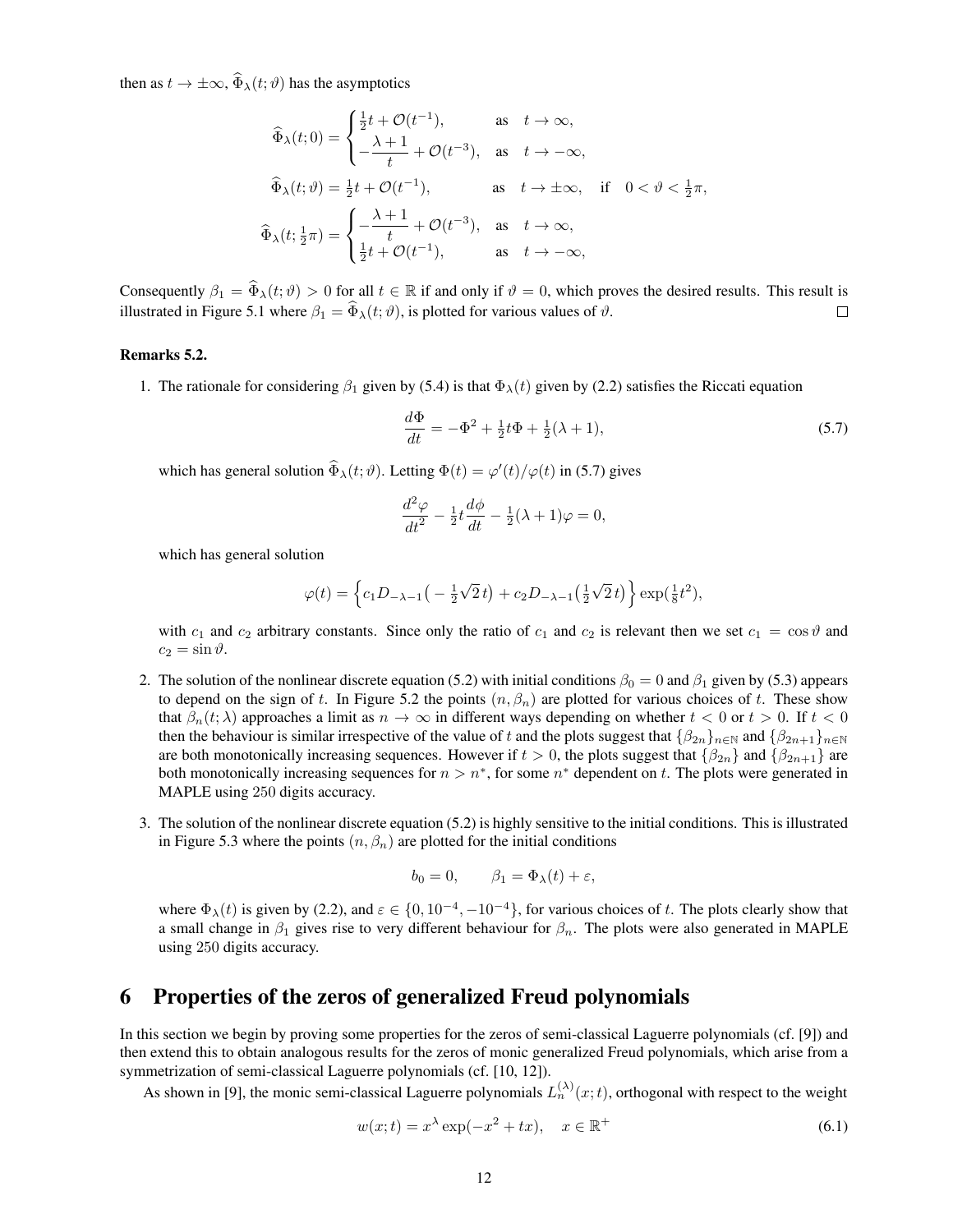$$
L_{n+1}^{(\lambda)}(x;t) = [x - \widetilde{\alpha}_n(t)]L_n^{(\lambda)}(x;t) - \widetilde{\beta}_n(t)L_{n-1}^{(\lambda)}(x;t)
$$
\n(6.2)

where

$$
\widetilde{\alpha}_n(t) = \frac{1}{2}q_n(z) + \frac{1}{2}t,\tag{6.3a}
$$

$$
\widetilde{\beta}_n(t) = -\frac{1}{8} \frac{dq_n}{dz} - \frac{1}{8} q_n^2(z) - \frac{1}{4} z q_n(z) + \frac{1}{4} \lambda + \frac{1}{2} n,\tag{6.3b}
$$

with  $z = \frac{1}{2}t$ . Here

$$
q_n(z) = -2z + \frac{d}{dz} \ln \frac{\Psi_{n+1,\lambda}(z)}{\Psi_{n,\lambda}(z)}
$$

satisfies  $P_{IV}$  (1.9) with parameters  $(A, B) = (2n + \lambda + 1, -2\lambda^2)$  and

$$
\Psi_{n,\lambda}(z) = \mathcal{W}\left(\psi_{\lambda}, \frac{d\psi_{\lambda}}{dz}, \dots, \frac{d^{n-1}\psi_{\lambda}}{dz^{n-1}}\right), \qquad \Psi_{0,\lambda}(z) = 1,
$$

where

$$
\psi_{\lambda}(z) = \begin{cases} D_{-\lambda-1}\big(-\sqrt{2}\,z\big)\exp\big(\tfrac{1}{2}z^2\big), & \text{if} \quad \lambda \not\in \mathbb{N}, \\ \frac{\sqrt{\pi}}{m!\,2^{(m+1)/2}}\frac{d^m}{dz^m}\left\{\left[1+\text{erf}(z)\right]\exp(z^2)\right\}, & \text{if} \quad \lambda = m \in \mathbb{N}, \end{cases}
$$

with erf(z) the error function, since the parabolic cylinder function  $D_{-m-1}(z)$  is expressed in terms of error functions for  $m \in \mathbb{N}$ , cf. [49,  $\S 12.7$ (ii)].

**Theorem 6.1.** Let  $L_n^{(\lambda)}(x;t)$  denote the monic semi-classical Laguerre polynomials orthogonal with respect to

$$
w(x;t) = x^{\lambda} \exp(-x^2 + tx), \quad x \in \mathbb{R}^+.
$$

*Then, for*  $\lambda > -1$  *and*  $t \in \mathbb{R}$ *, the zeros*  $x_{1,n} < x_{2,n} < \cdots < x_{n,n}$  of  $L_n^{(\lambda)}(x;t)$ 

*(i) are real, distinct and*

$$
0 < x_{1,n} < x_{1,n-1} < x_{2,n} < \dots < x_{n-1,n} < x_{n-1,n-1} < x_{n,n};\tag{6.4}
$$

- *(ii)* strictly increase with both t and  $\lambda$ ;
- *(iii) satisfy*

$$
a_n < x_{1,n} < \widetilde{\alpha}_{n-1} < x_{n,n} < b_n,
$$

*where*

$$
a_n = \min_{1 \le k \le n-1} \left\{ \frac{1}{2} (\widetilde{\alpha}_k + \widetilde{\alpha}_{k-1}) - \frac{1}{2} \sqrt{(\widetilde{\alpha}_k + \widetilde{\alpha}_{k-1})^2 + 4c_n \widetilde{\beta}_k} \right\},
$$
  

$$
b_n = \max_{1 \le k \le n-1} \left\{ \frac{1}{2} (\widetilde{\alpha}_k + \widetilde{\alpha}_{k-1}) + \frac{1}{2} \sqrt{(\widetilde{\alpha}_k + \widetilde{\alpha}_{k-1})^2 + 4c_n \widetilde{\beta}_k} \right\},
$$
  
with  $c_n = 4 \cos^2 \left( \frac{\pi}{n+1} \right) + \varepsilon$ ,  $\varepsilon > 0$ , and  $\widetilde{\alpha}_n$  and  $\widetilde{\beta}_n$  given by (6.3).

*Proof.* (i) The proofs for classical orthogonal polynomials, where  $t = 0$  (see, for example, [53, Thm 3.3.1 and 3.3.2]), work without change.

(ii) Since for the semi-classical Laguerre weight (6.1)

$$
\frac{\partial}{\partial \lambda} \ln w(x;t) = \ln x
$$

is an increasing function of  $x$ , it follows from Markov's monotonicity theorem (cf. [53, Theorem 6.12.1] that the zeros of  $L_n^{(\lambda)}(x;t)$  increase as  $\lambda$  increases. Similarly, since

$$
\frac{\partial}{\partial t} \ln w(x;t) = x,
$$

increases with x, it follows that the zeros of  $L_n^{(\lambda)}(x;t)$  increase as t increases.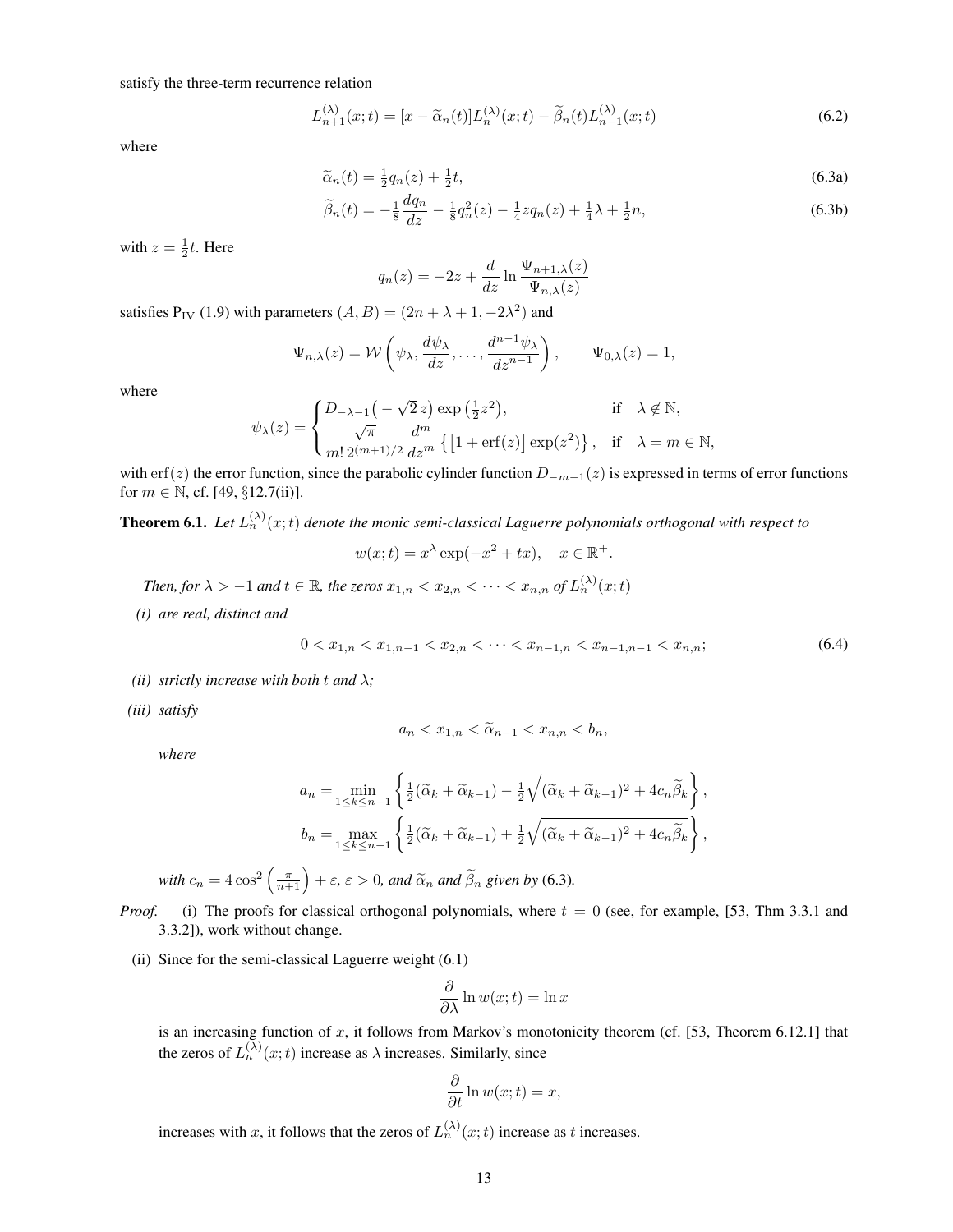(iii) The inner bound  $\tilde{\alpha}_{n-1}$  for the extreme zeros follows from [13, Cor. 2.2] together with (6.2) and (6.4) since  $\beta_{n-1}(t)$  does not depend on x. The outer bounds  $a_n$  and  $b_n$  for the extreme zeros  $x_{1,n}$  and  $x_{n,n}$  respectively, follow from the approach based on the Wall-Wetzel Theorem, introduced by Ismail and Li [23] (see also [22]) by applying their Theorems 2 and 3 to the three term recurrence relation (6.2).

 $\Box$ 

Asymptotic properties of the extreme zeros of generalized Freud polynomials related to the weight (1.3) were studied by Freud [18] and Nevai [47]. Subsequently, Kasuga and Sakai [26] extended and generalized these results.

Next we prove some properties of zeros of generalized Freud polynomials associated with the weight (1.10). The weight (1.10) is even and it is well-known that, in this case, the zeros of the corresponding orthogonal polynomials are symmetric about the origin. This implies that the positive and the negative zeros have opposing monotonicity and, as a result of this symmetry, it suffices to study the monotonicity and bounds of the positive zeros.

**Theorem 6.2.** *Let*  $S_n(x;t)$  *be the monic generalized Freud polynomials orthogonal with respect to the weight* 

$$
w(x;t) = |x|^{2\lambda + 1} \exp(-x^4 + tx^2),\tag{6.5}
$$

and let  $x_{n,1}(\lambda, t) < x_{n,2}(\lambda, t) < \cdots < x_{n,[n/2]}(\lambda, t)$  denote the positive zeros of  $S_n(x; t)$  where [m] is the largest *integer smaller than* m. Then, for  $\lambda > -1$  and  $t \in \mathbb{R}$ 

*(i) the zeros of*  $S_n(x;t)$  *are real and distinct and* 

$$
0 < x_{n,1}(\lambda, t) < x_{n-1,1}(\lambda, t) < x_{n,2}(\lambda, t) < \cdots < x_{n-1,[(n-1)/2]}(\lambda, t) < x_{n,[n/2]}(\lambda, t);
$$

- *(ii) the vth zero*  $x_{n,\nu}(\lambda, t)$ *, for a fixed value of*  $\nu$ *, is an increasing function of both*  $\lambda$  *and*  $t$ *;*
- *(iii) the largest zero satisfies the inequality*

$$
x_{n,[n/2]}(\lambda,t) < \max_{1 \le k \le n-1} \sqrt{c_n \beta_k(t;\lambda)},\tag{6.6}
$$

where  $c_n = 4 \cos^2 \left( \frac{\pi}{n+1} \right) + \varepsilon$ ,  $\varepsilon > 0$ , and  $\beta_n(t; \lambda)$  is given by (1.14).

*Proof.* (i) This follows from Theorem 6.1(i) using the relation (cf. [7, 10, 12])

$$
S_{2n}(x;t) = L_n^{(\lambda)}(x^2;t), \qquad S_{2n+1}(x;t) = x L_n^{(\lambda+1)}(x^2;t).
$$

between the semi-classical Laguerre polynomials  $L_n^{(\lambda)}(x;t)$  and the generalized Freud polynomials  $S_n(x;t)$ .

(ii) The monotonicity of the positive zeros with respect to the parameters  $\lambda$  and t follows from [24, Theorem 2.1] since for the generalized Freud weight (6.5)

$$
\frac{\partial}{\partial \lambda} \ln w(x;t) = 2 \ln x, \quad \frac{\partial}{\partial t} \ln w(x;t) = x^2,
$$

both increase with  $x$ .

(iii) The inequality (6.6) for the largest zero  $x_{n,[n/2]}(\lambda, t)$  follows by applying [23, Theorem 2 and 3] to the three term recurrence relation (1.12).

 $\Box$ 

#### 7 Conclusion

In this paper we have analysed the asymptotic behavior of generalized Freud polynomials, orthogonal with respect to the generalized Freud weight (1.10), in two different contexts. Firstly, we obtained asymptotic results for the polynomials when the parameter t involved in the semiclassical perturbation of the weight tends to  $\pm\infty$ . Next, we considered the strong asymptotics of the coefficients  $\beta_n$  in the three-term recurrence relation (1.12) satisfied by the generalized Freud polynomials  $S_n(x;t)$  as the degree n tends to infinity and investigated the asymptotic behavior of the polynomials themselves as the degree increases. We showed that unique, positive solutions of the nonlinear difference equation (1.13) satisfied by the recurrence coefficients exist for all  $t \in \mathbb{R}$  but that these solutions are very sensitive to the initial conditions. We also proved various properties of the zeros of generalized Freud polynomials. The closed form expressions for the recurrence coefficients obtained in [10] allowed the investigation of the properties of generalized Freud polynomials in this paper. A natural extension of this work would be an investigation of asymptotic properties using limiting relations satisfied by the polynomials as the parameter  $\lambda$  tends to  $\infty$ .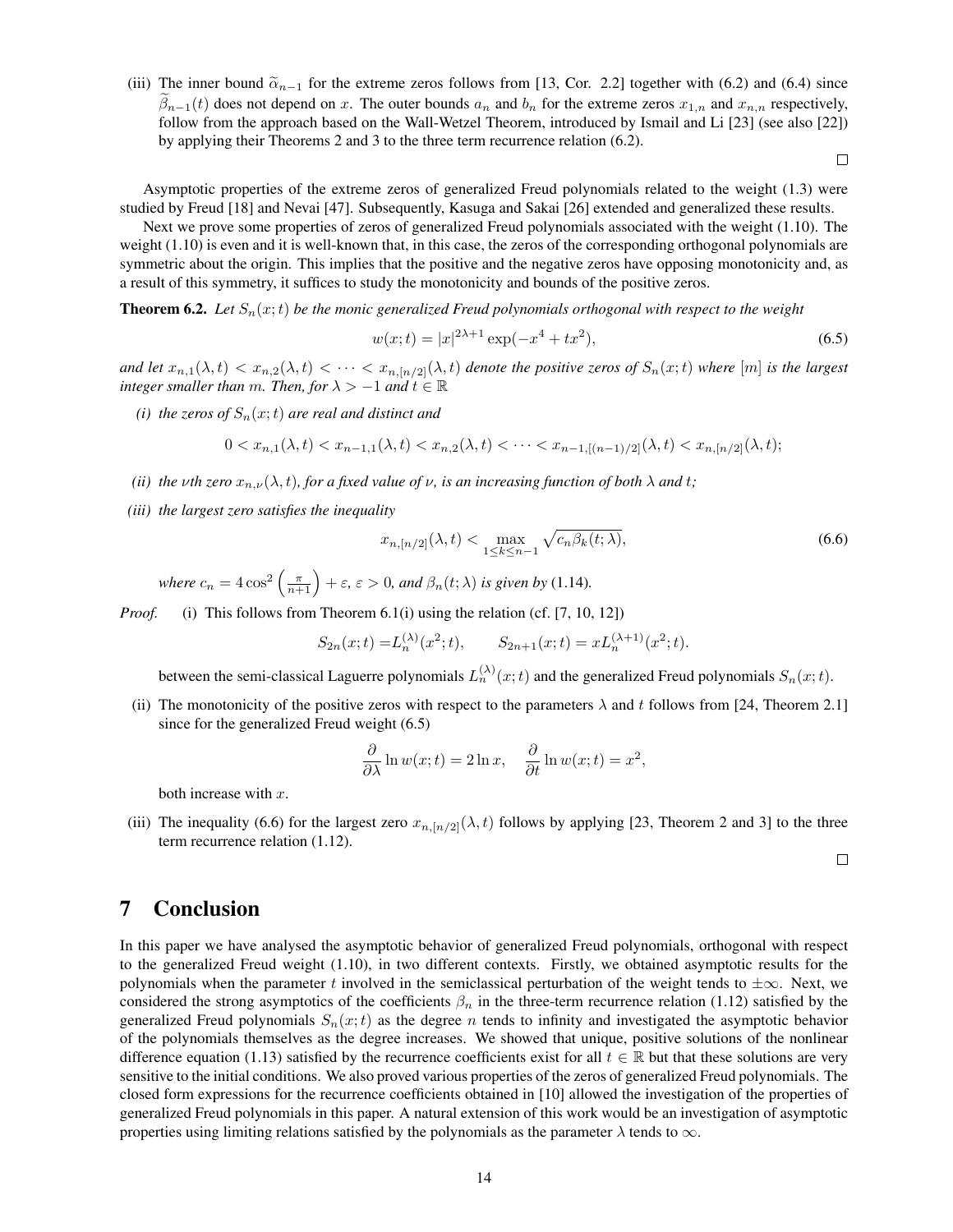## Acknowledgments

We thank the African Institute for Mathematical Sciences, Muizenberg, South Africa, for their hospitality during our visit when some of this research was done, supported by their "Research in Pairs" programme. PAC thanks Alfredo Deaño, Ana Loureiro and Walter Van Assche for their helpful comments and illuminating discussions and also the Department of Mathematics, National Taiwan University, Taipei, Taiwan, for their hospitality during his visit where some of this paper was written. KJ thanks Abey Kelil for pointing out several useful references and insightful discussions. The research by KJ was partially supported by the National Research Foundation of South Africa under grant number 103872.

#### References

- [1] S.M. Alsulami, P. Nevai, J. Szabados, and W. Van Assche, A family of nonlinear difference equations: existence, uniqueness, and asymptotic behavior of positive solutions, *J. Approx. Theory*, 193 (2015) 39–55.
- [2] A. Arceo, E.J. Huertas, and F. Marcellán, On polynomials associated with an Uvarov modification of a quartic potential Freud-like weight, *Appl. Math. Comput.*, 281 (2016) 102–120.
- [3] A.P. Bassom, P.A. Clarkson, and A.C. Hicks, Bäcklund transformations and solution hierarchies for the fourth Painlevé equation, *Stud. Appl. Math.*, 95 (1995) 1–71.
- [4] W.C. Bauldry, A. Máté, and P. Nevai, Asymptotics for solutions of systems of smooth recurrence equations, Pacific J. Math., 133 (1988) 209–227.
- [5] L. Boelen and W. Van Assche, Discrete Painlevé equations for recurrence relations of semiclassical Laguerre polynomials, *Proc. Amer. Math. Soc.*, 138 (2011) 1317–1331.
- [6] S. Bonan and P. Nevai, Orthogonal polynomials and their derivatives. I, *J. Approx. Theory*, 40 (1984) 134–147.
- [7] T.S. Chihara, *An Introduction to Orthogonal Polynomials*, Gordon and Breach, New York, 1978. [Reprinted by Dover Publications, 2011.]
- [8] A.S. Clarke and B. Shizgal, On the generation of orthogonal polynomials using asymptotic methods for recurrence coefficients, *J. Comput. Phys.*, 104 (1993) 140–149.
- [9] P. A. Clarkson and K. Jordaan, The relationship between semi-classical Laguerre polynomials and the fourth Painlevé equation, *Constr. Approx.*, 39 (2014) 223–254.
- [10] P. A. Clarkson, K. Jordaan, and A. Kelil, A generalized Freud weight, *Stud. Appl. Math.*, 136 (2016) 288–320.
- [11] S.B. Damelin, Asymptotics of recurrence coefficients for orthonormal polynomials on the line Magnus's method revisited, *Math. Comp.*, 73 (2004) 191–209.
- [12] G. Filipuk, W. Van Assche, and L. Zhang, The recurrence coefficients of semi-classical Laguerre polynomials and the fourth Painlevé equation, *J. Phys. A*, **45** (2012) 205201.
- [13] K. Driver and K. Jordaan, Bounds for extreme zeros of some classical orthogonal polynomials, *J. Approx. Theory*, 164 (2012) 1200–1204.
- [14] A.S. Fokas, A.R. Its, and A.V. Kitaev, Discrete Painlevé equations and their appearance in quantum-gravity, *Commun. Math. Phys.*, 142 (1991) 313–344.
- [15] A.S. Fokas, A.R. Its, and X. Zhou, Continuous and discrete Painleve equations, in: ´ *Painleve Transcendents. Their Asymptotics ´ and Physical Applications*, D. Levi and P. Winternitz (Eds.), *NATO Adv. Sci. Inst. Ser. B Phys.*, vol. 278, Plenum, New York, 1992, pp. 33–47.
- [16] G. Freud, *Orthogonal Polynomials*, Akadémiai Kiadó/Pergamon Press, Budapest/Oxford, 1971.
- [17] G. Freud, On the coefficients in the recursion formulae of orthogonal polynomials, *Proc. R. Irish Acad., Sect. A*, 76 (1976) 1–6.
- [18] G. Freud, On the greatest zero of an orthogonal polynomial, *J. Approx. Theory*, 46 (1986) 16–24.
- [19] B. Grammaticos and A. Ramani, From continuous Painlevé IV to the asymmetric discrete Painlevé I, *J. Phys. A*, 31 (1998) 5787–5798.
- [20] E. Hendriksen and H. van Rossum, Semi-classical orthogonal polynomials, in: *Orthogonal Polynomials and Applications*, C. Brezinski, A. Draux, A.P. Magnus, P. Maroni, and A. Ronveaux (Eds.), *Lect. Notes Math.*, vol. 1171, Springer-Verlag, Berlin, 1985, pp. 354–361.
- [21] M.E.H. Ismail, An electrostatic model for zeros of general orthogonal polynomials, *Pacific J. Math.*, 193 (2000) 355–369.
- [22] M.E.H. Ismail, *Classical and Quantum Orthogonal Polynomials in One Variable*, *Encyclopedia Math. Appl.*, vol. 98, Cambridge University Press, Cambridge, 2005.
- [23] M.E.H. Ismail and X. Li, Bounds for extreme zeros of orthogonal polynomials, *Proc. Amer. Math. Soc.*, 115 (1992) 131–140.
- [24] K. Jordaan, H. Wang and J. Zhou, Monotonicity of zeros of polynomials orthogonal with respect to an even weight function, *Integral Transforms Spec. Funct.*, 25 (2014) 721–729.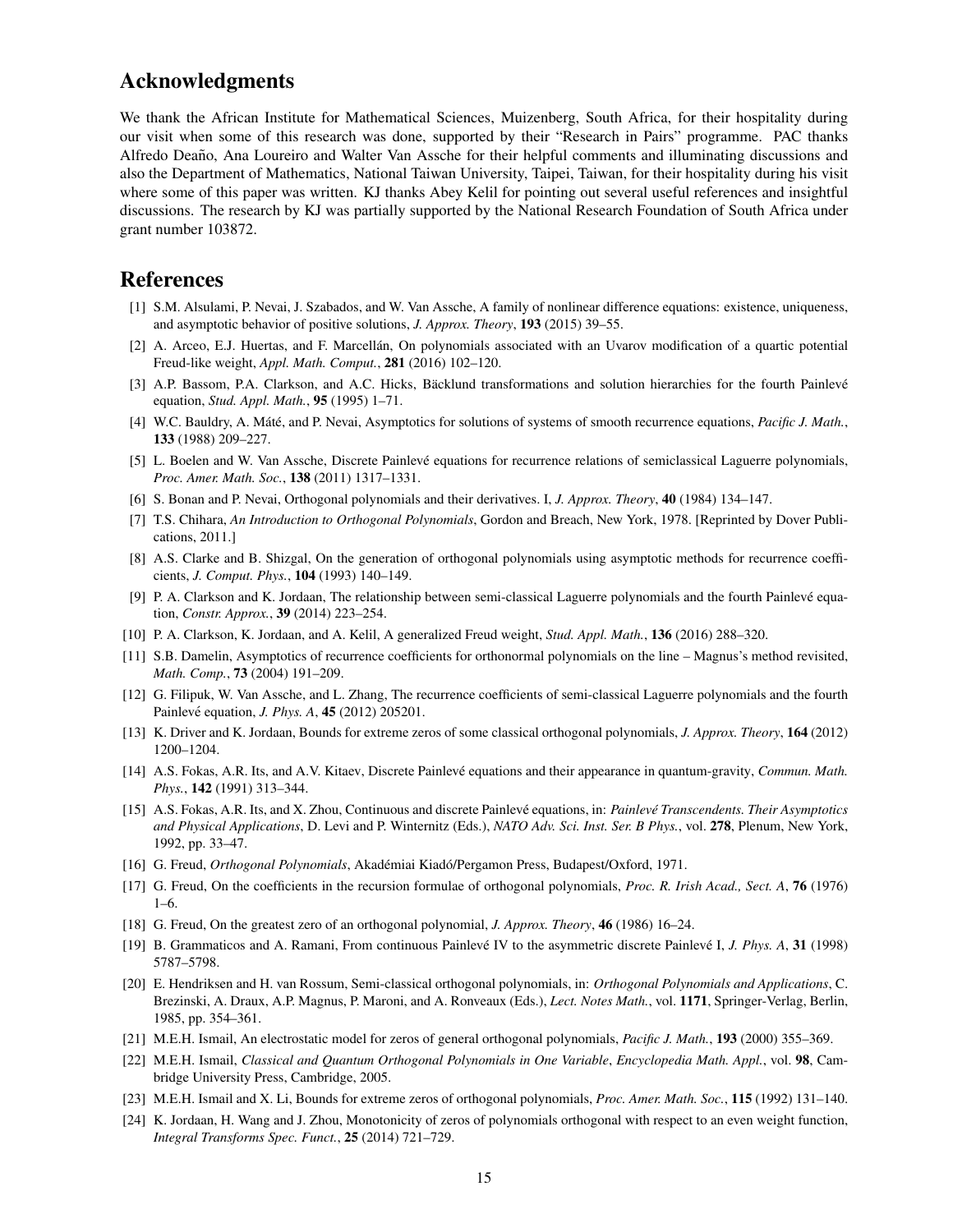- [25] N. Joshi and C.J. Lustri, Stokes phenomena in discrete Painlevé I, Proc. R. Soc. A, 471 (2015) 20140874.
- [26] T. Kasuga and R. Sakai, Orthonormal polynomials with generalized Freud-type weights, *J. Approx. Theory*, 121 (2003) 13–53.
- [27] T. Kasuga and R. Sakai, Conditions for uniform or mean convergence of higher order Hermite-Fejer interpolation polynomials with generalized Freud-type weights, *Far East J. Math. Sci.*, 19 (2005) 145–199.
- [28] T. Kriecherbauer and K. T.-R. McLaughin, Strong asymptotics of polynomials orthogonal with respect to a Freud weight, *Internat. Math. Res. Notices*, 1999 (1999) 299–333.
- [29] E. Levin and D.S. Lubinsky, *Orthogonal Polynomials with Exponential Weights*, *CMS Books in Mathematics*, Springer-Verlag, New York, 2001.
- [30] E. Levin and D.S. Lubinsky, Orthogonal polynomials for weights  $x^{2\gamma} \exp(-2Q(x))$  on  $[0, d)$ , *J. Approx. Theory*, **134** (2005) 199–256.
- [31] J.S. Lew and D.A. Quarles, Nonnegative solutions of a nonlinear recurrence, *J. Approx. Theory*, 38 (1983) 357–379.
- [32] D.S. Lubinsky, A survey of general orthogonal polynomials for weights on finite and infinite intervals, *Acta Appl. Math.*, 10 (1987) 237–296.
- [33] D.S. Lubinsky, An update on orthogonal polynomials and weighted approximation on the real line, *Acta Appl. Math.*, 33 (1993) 121–164.
- [34] D.S. Lubinsky, Asymptotics of orthogonal polynomials: Some old, some new, some identities, *Acta Appl. Math.*, 61 (2000) 207–256.
- [35] D. Lubinsky, H. Mhaskar, and E. Saff, A proof of Freud's conjecture for exponential weights, *Constr. Approx.*, 4 (1988) 65–83.
- [36] A.P. Magnus, A proof of Freud's conjecture about the orthogonal polynomials related to  $|x|^{\rho} \exp(-x^{2m})$ , for integer m, in: *Orthogonal Polynomials and Applications*, C. Brezinski, A. Draux, A.P. Magnus, P. Maroni, and A. Ronveaux (Eds.), *Lect. Notes Math.*, vol. 1171, Springer-Verlag, Berlin, 1985, pp. 362–372.
- [37] A.P. Magnus, On Freud's equations for exponential weights, *J. Approx. Theory*, 46 (1986) 65–99.
- [38] A.P. Magnus, Painlevé-type differential equations for the recurrence coefficients of semi-classical orthogonal polynomials, *J. Comput. Appl. Math.*, 57 (1995) 215–237.
- [39] P. Maroni, Prolégomènes à l'étude des polynômes orthogonaux semi-classiques, *Ann. Mat. Pura Appl.* (4), 149 (1987) 165– 184.
- [40] A. Máté, P. Nevai, and T. Zaslavsky, Asymptotic expansions of ratios of coefficients of orthogonal polynomials with exponential weights, *Trans. Amer. Math. Soc.*, 287 (1985) 495–505.
- [41] H.N. Mhaskar, *Introduction to the Theory of Weighted Polynomial Approximation*, World Scientific, Singapore, 1996.
- [42] H.N. Mhaskar and E.B. Saff, Extremal problems for polynomials with exponential weights, *Trans. Amer. Math. Soc.*, 285 (1984) 204–234.
- [43] Y. Murata, Rational solutions of the second and the fourth Painlevé equations, *Funkcial. Ekvac.*, **28** (1985) 1–32.
- [44] P. Nevai, Polynomials orthogonal on the real line with respect to  $|x|^\alpha \exp(-|x|^\beta)$ , *Acta Math. Acad. Sci. Hungar.*, 24 (1973) 495–505.
- [45] P. Nevai, Orthogonal polynomials associated with exp(−x 4 ), in: *Second Edmonton Conference on Approximation Theory*, Z. Ditzian, A. Meir, S.D. Riemenschneider, and A. Sharma (Eds.), *CMS Conf. Proc.*, vol. 3, Amer. Math. Soc., Providence, RI, 1983, pp. 263–285.
- [46] P. Nevai, Two of my favorite ways of obtain obtaining asymptotics for orthogonal polynomials, in: *Linear Functional Analysis and Approximation*, P.L. Butzer, R.L. Stens, and B. Sz-Nagy (Eds.), *Internat. Ser. Numer. Math.* vol. 65, Birkhauser Verlag, Basel, 1984, pp. 417–436.
- [47] P. Nevai, Géza Freud, orthogonal polynomials and Christoffel functions. A case study, *J. Approx. Theory*, **48** (1986) 3–167.
- [48] S. Noschese and L. Pasquini, On the nonnegative solution of a Freud three-term recurrence, *J. Approx. Theory*, 99 (1999) 54–67.
- [49] F.W.J. Olver, D.W. Lozier, R.F. Boisvert, and C.W. Clark (Eds.), *NIST Handbook of Mathematical Functions*, Cambridge University Press, Cambridge, 2010.
- [50] K. Okamoto, Studies on the Painlevé equations III. Second and fourth Painlevé equations, P<sub>II</sub> and P<sub>IV</sub>, *Math. Ann.*, 275 (1986) 221–255.
- [51] E.A. Rakhmanov, On asymptotic properties of polynomials orthogonal on the real axis, *Math. Sb. (N.S.)*, 119 (1982) 163–203.
- [52] J. Shohat, A differential equation for orthogonal polynomials, *Duke Math. J.*, 5 (1939) 401–417.
- [53] G. Szego,¨ *Orthogonal Polynomials*, *AMS Colloquium Publications*, vol. 23, Amer. Math. Soc., Providence RI, 1975.
- [54] W. Van Assche, Discrete Painleve equations for recurrence coefficients of orthogonal polynomials, in: *Difference Equations, Special Functions and Orthogonal Polynomials*, S. Elaydi, J. Cushing, R. Lasser, V. Papageorgiou, A. Ruffing, and W. Van Assche (Eds.), World Scientific, Hackensack, NJ, 2007, pp. 687–725.
- [55] R. Wong and Y. Zhao, Asymptotics of orthogonal polynomials via Riemann-Hilbert approach, *Acta Math. Sci. (English Ed.)*, 29 (2009) 1005–1034.
- [56] R. Wong and L. Zhang, Global asymptotics of orthogonal polynomials associated with  $|x|^{2\alpha}e^{-Q(x)}$ , J. Approx. Theory, 162 (2010) 723–765.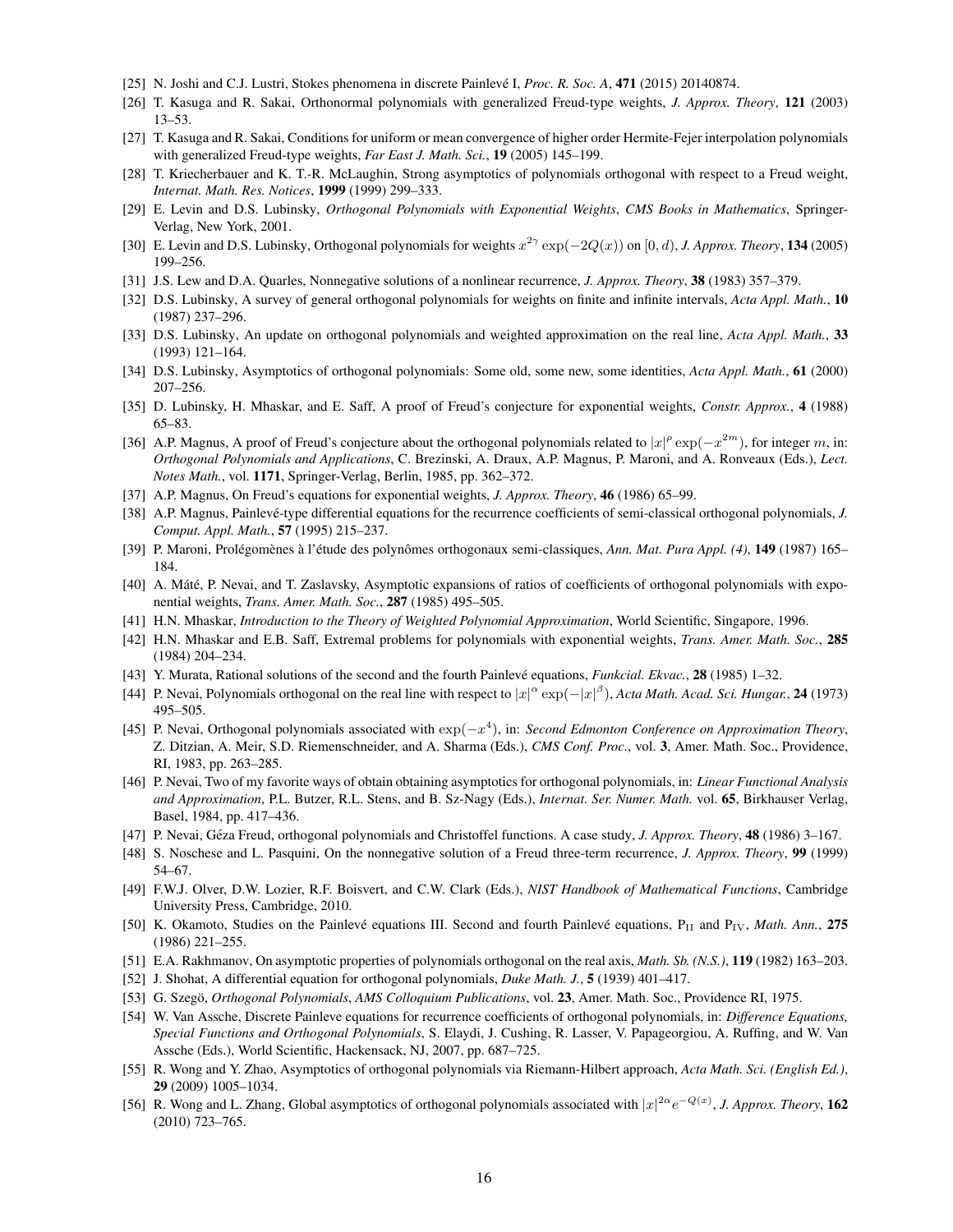

Figure 2.2: Plots of the polynomials  $S_n(x;t)$ ,  $n = 3, 4, ..., 8$  for  $t = 0$  (black),  $t = 1$  (red),  $t = 2$  (blue),  $t = 3$ (green) and  $t = 4$  (purple), with  $\lambda = \frac{1}{2}$ .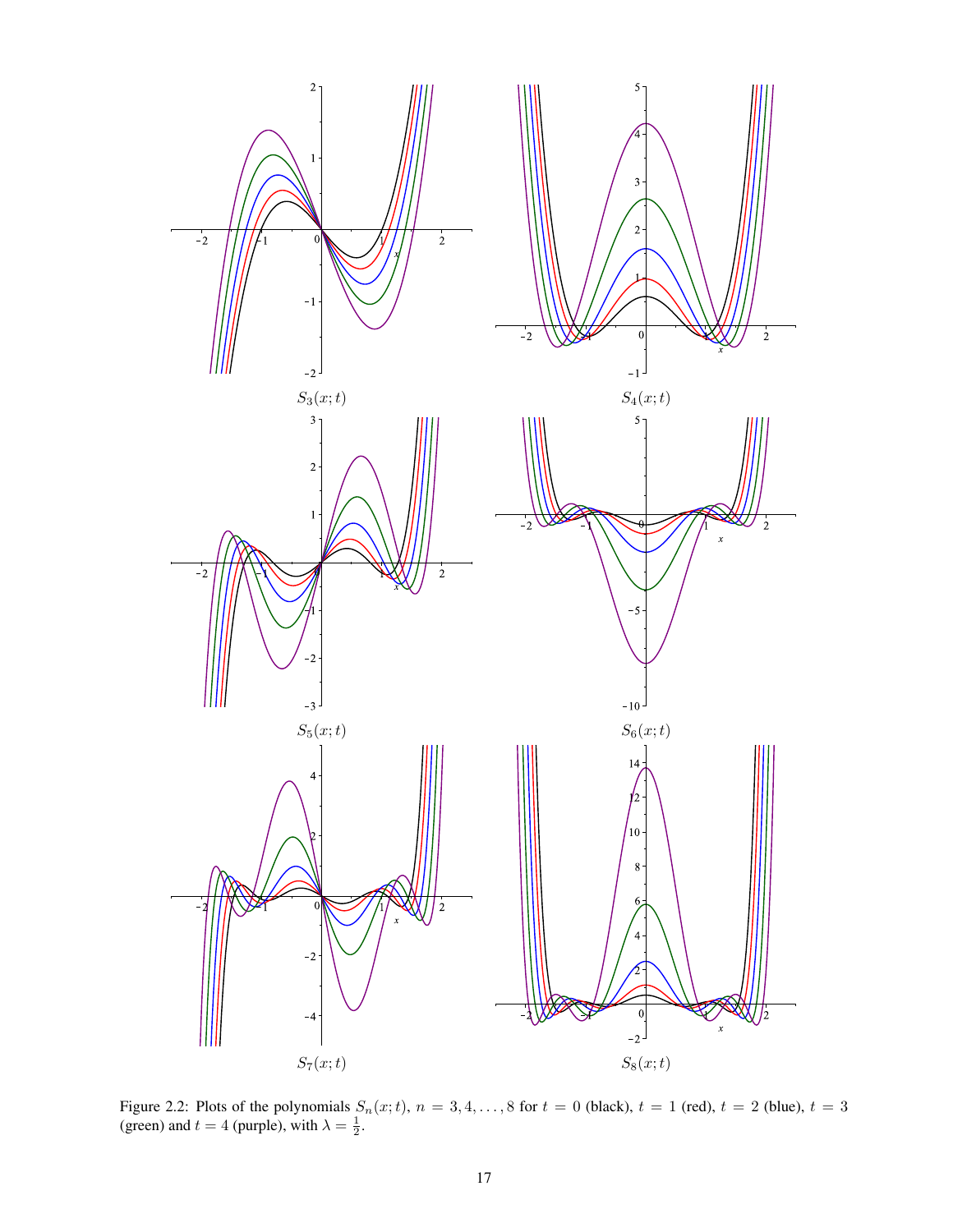

Figure 2.3: Plots of the polynomials  $S_3(x;t)$  (black),  $S_4(x;t)$  (red),  $S_5(x;t)$  (blue),  $S_6(x;t)$  (green) for  $t =$  $0, 1, \ldots, 5$ , with  $\lambda = \frac{1}{2}$ .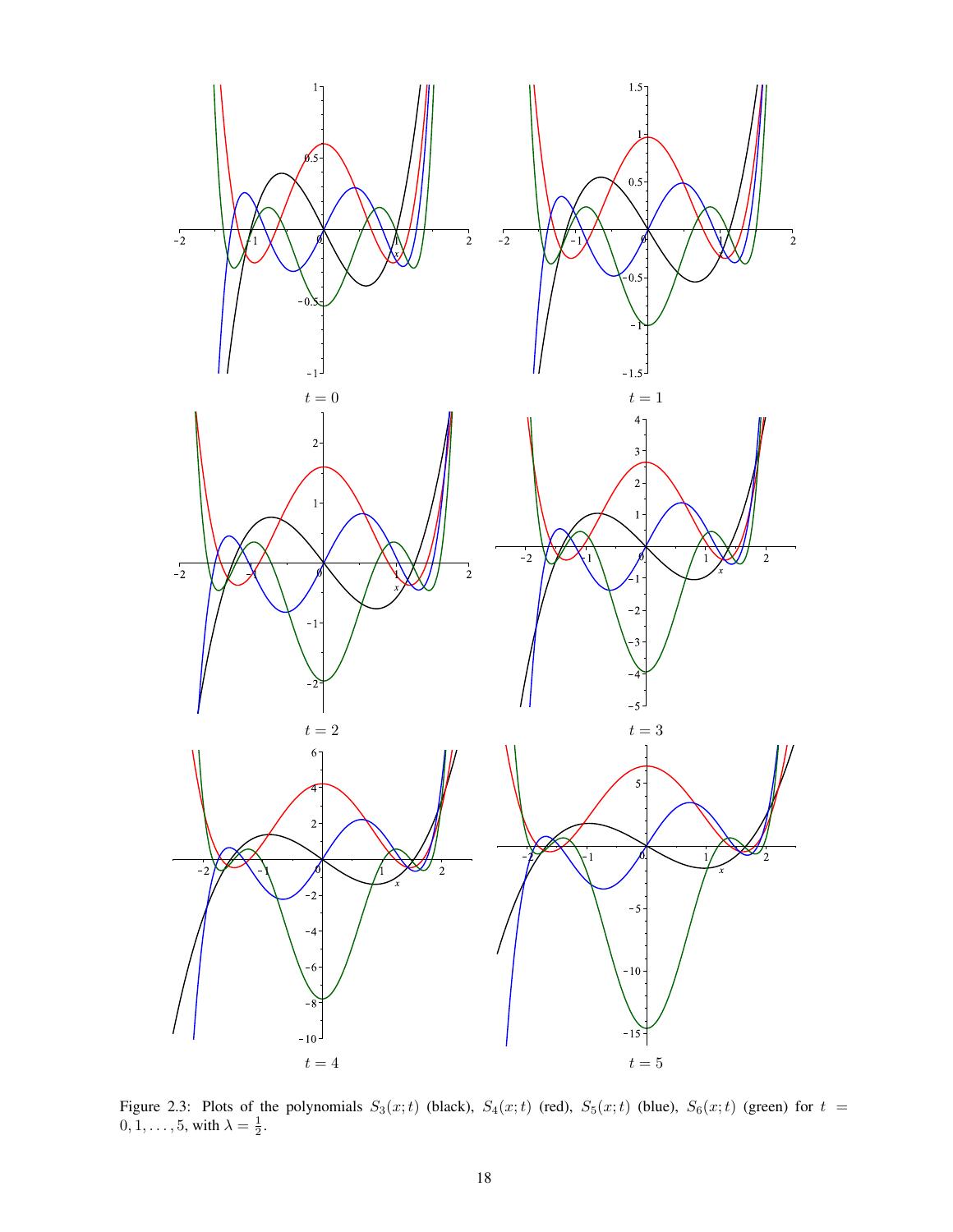

Figure 3.1: Plots of polynomials  $Q_{2n-1}(y;t)$  and  $Q_{2n}(y;t)$ , for  $n = 1$  (black),  $n = 2$  (red),  $n = 3$  (blue),  $n = 4$ (green) and  $n = 5$  (purple), when  $t = 20$ , with  $\lambda = \frac{1}{2}$ .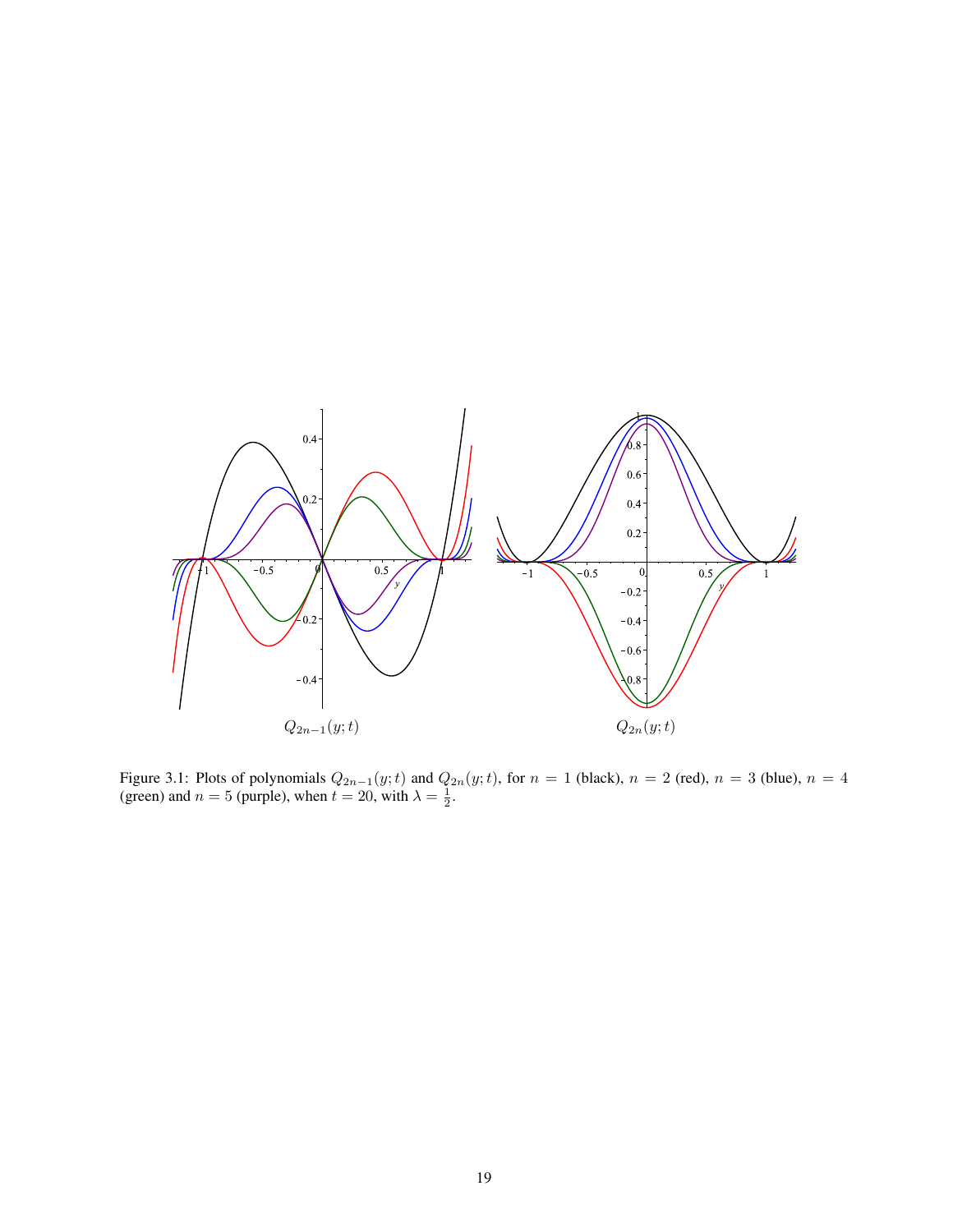

Figure 3.2: Plots of the polynomials  $Q_n(y; 5, \frac{1}{2})$  (blue),  $Q_n(y; 10, \frac{1}{2})$  (red) and  $\widetilde{Q}_n(y)$  (black) for  $n = 4, 5, ..., 9$ .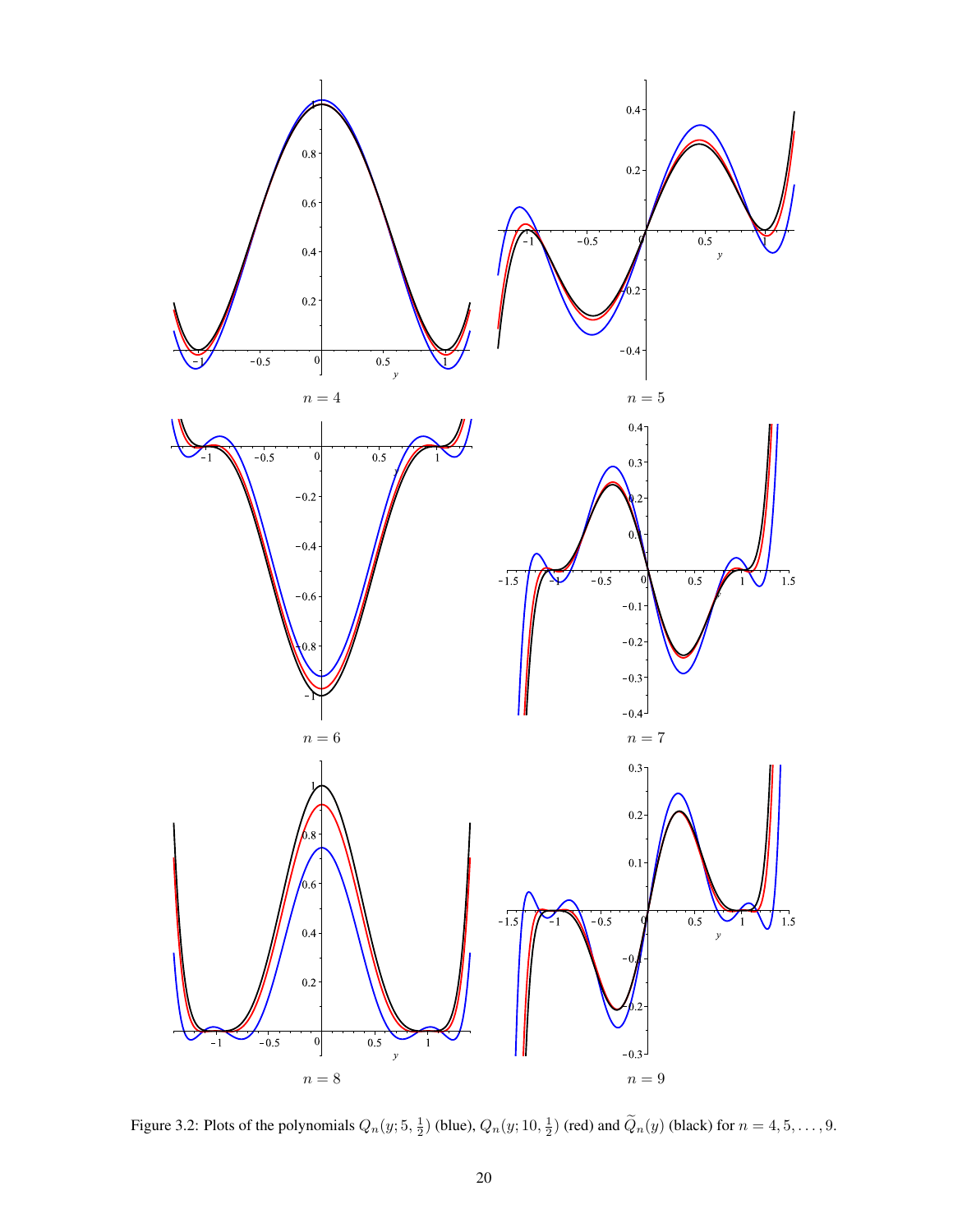

Figure 5.1: Plots of  $\beta_1 = \widehat{\Phi}_\lambda(t; \vartheta)$  as given by (5.4), with  $\lambda = \frac{1}{2}$ , for  $\vartheta = 0$  (black),  $\vartheta = \frac{1}{12}\pi$  (red),  $\vartheta = \frac{1}{4}\pi$  (blue),  $\vartheta = \frac{5}{12}\pi$  (green) and  $\vartheta = \frac{1}{2}\pi$  (purple).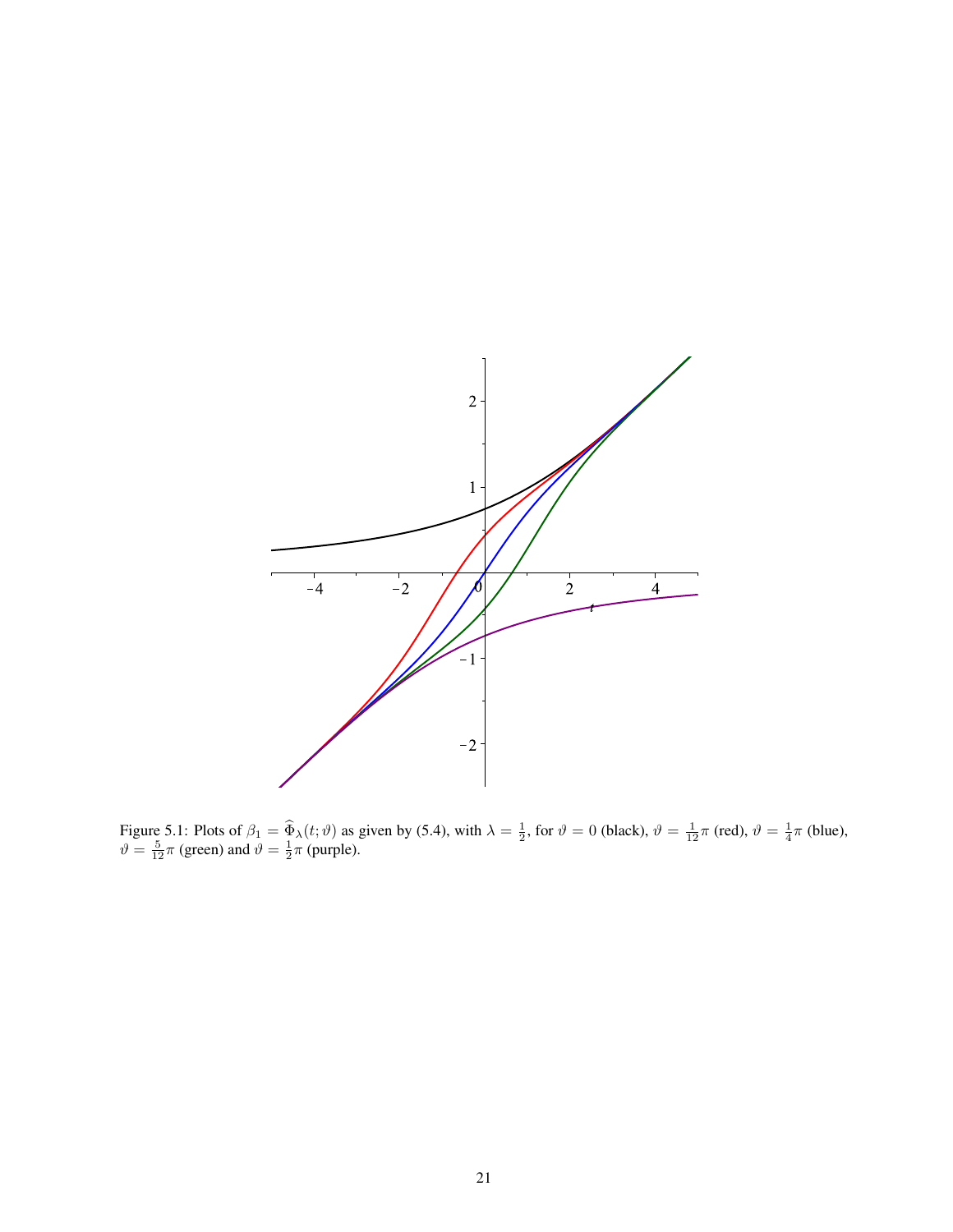

Figure 5.2: Plots of the points  $(n, \beta_n)$  where  $\beta_n$  satisfies (5.2) with initial conditions  $\beta_0 = 0$  and  $\beta_1$  given by (5.3), for various choices of t, with  $\lambda = \frac{1}{2}$ .